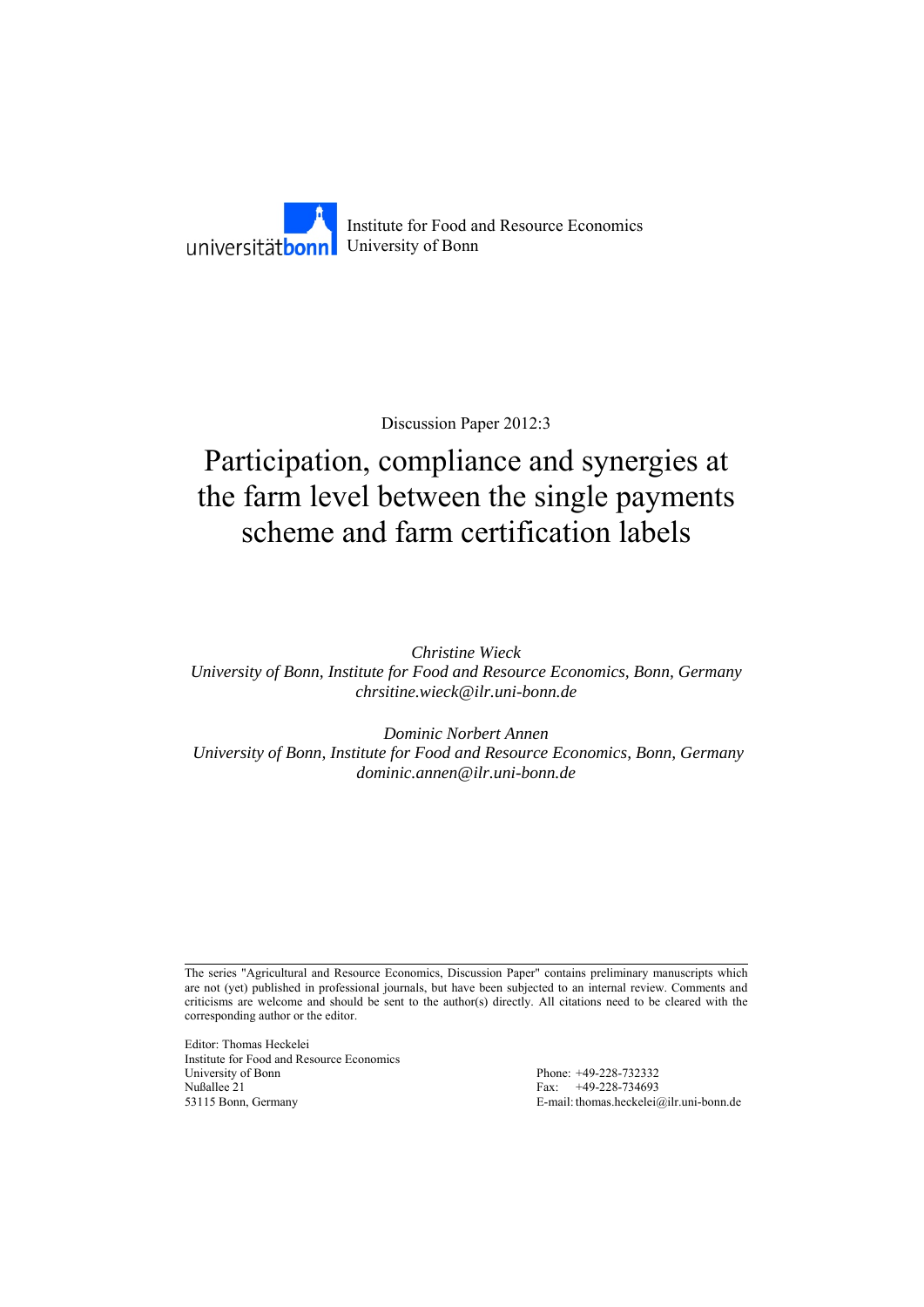# Participation, compliance and synergies at the farm level between the single payments scheme and farm certification labels

*Christine Wieck, Dominic Norbert Annen* 

#### **Abstract**

Most European farmers receive direct payments under the Single Payment Scheme and in addition, are member of farm certification schemes. Incentives to participate in these schemes are manifold: farm requirements often at least partially overlap, farm structure allows rather easy compliance, but also low monitoring intensities, detection rates, or sanctions may contribute to "free ride" on participation. The paper develops a theoretical model that explains farmer's joint compliance behaviour and determinants of participation and tests the model using individual farm survey data. Evidence from the survey indicates that farmers weigh the relevance of compliance, control, detection and sanctions differently for the Single Payment Scheme and farm certification but strive to comply with all rules. Hence, potentially expected trade-off between costs and gains of participation and related compliance behaviour only partially occurs.

**Keywords:** Single payment scheme; cross compliance; farmers' participation; determinants.

# **JEL-classification:** Q12, Q18.

**Acknowledgement:** The data of this research project was sampled within the EU 6th Framework Programme project "Cross Compliance Assessment Tools (CCAT)" (Contract no. 44423-CCAT). We appreciate the support of Dr. E. Ofner-Schröck and Mag. med. vet. E. Schröck in organising the Austrian farm interviews used, and of Markus Kempen for helpful discussions and insight on farmer's intrinsic compliance motivations.

# **1 Introduction**

The EU Single Payment Scheme (SPS) requires that all farmers receiving the single farm payment (SFP) need to respect Cross Compliance (CC) conditions defined in the fields of environment, food safety, and animal health and welfare (EU Commission, 2003). Farmers will be sanctioned for not complying with these standards through cuts in their direct payments. Controls are undertaken by the responsible administrative governmental body, but with a very low frequency as only about 1% of the farms are controlled in a given year (European Council,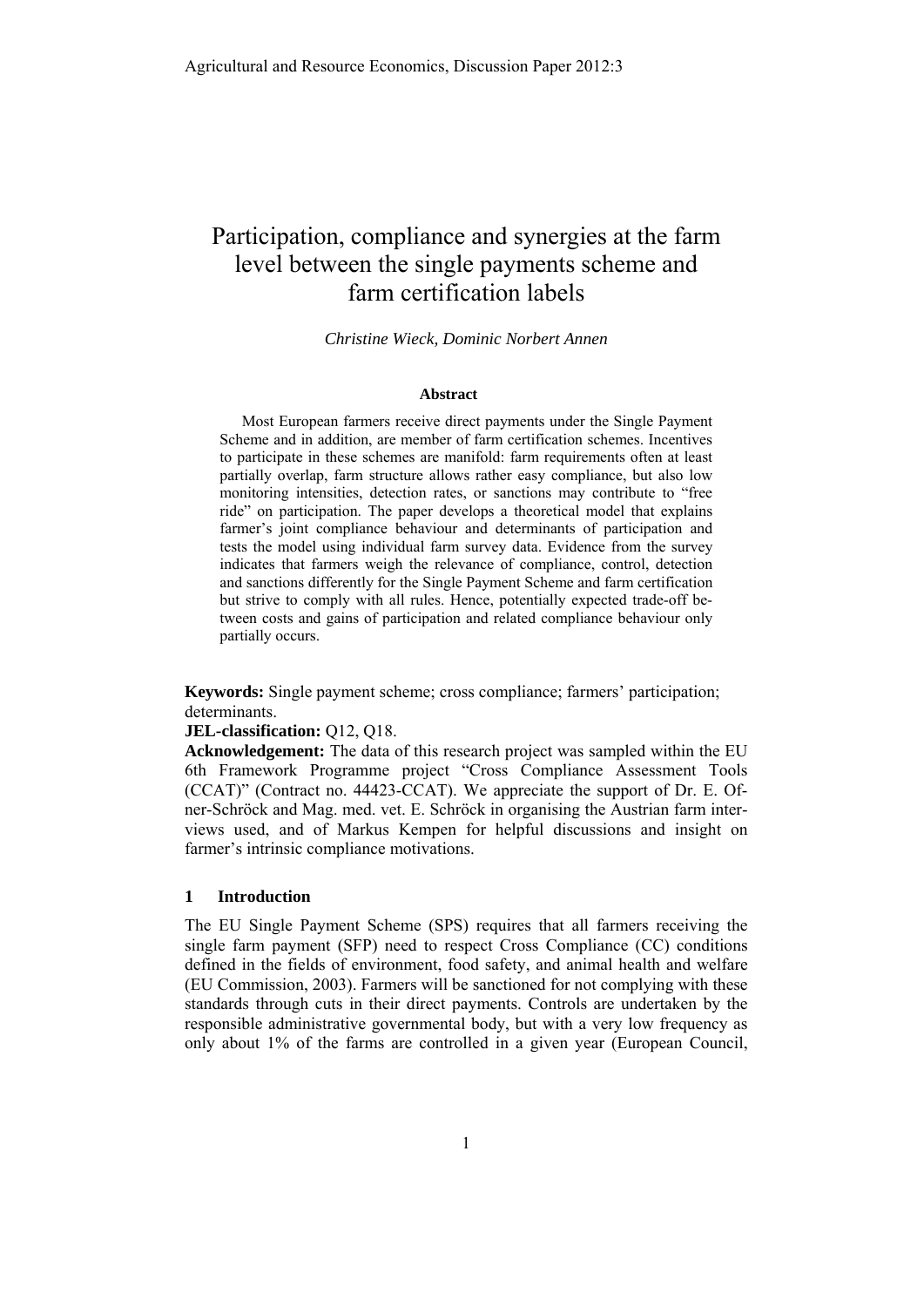2003). At the same time, many farmers are members of private farm certification schemes<sup>1</sup> (FCS) either because they want to signal a special quality they produce on their farm (e.g. "organic") or because they are "voluntarily" pushed to participate by the marketing partners as their products would not be bought in case of non-participation (e.g. "QS" for pig meat in Germany). Controls of these privately set standards are generally carried out by private organisations, are much more frequent than CC controls, and cover all farms that participate in a specific certification scheme. However, contrary to CC obligations, the requirements imposed by FCS usually only focus on farm activities that are targeted by the specific FCS. In case of the German "QS label" for example, their requirements may be relevant for pig production on the farm, but the arable production part of the farm is not subject to control. Here, CC has a much broader scope. Nevertheless, the two systems overlap with respect to the defined standards and their enforcement and synergies may exist that allow reducing the administrative burden of farmers and controlling costs for the respective agencies (Farmer *et al.* 2007).

Though CC is a compulsory policy instrument for all farms receiving the SFP, farms may decide to opt out of the system, i.e. forego the direct premium and CC controls. This happens on some specialized horticultural farms for example as the relation between administrative burden and financial reward is too unbalanced. In addition, there may be commercial livestock farms that do not participate in the SPS. Thus, for farmers, the decision to participate in the SPS and comply with CC and FCS may differ depending on their production and marketing situation, level of the SFP and other socio-economic conditions and personal goals. Similarly, there may be incentives for farms to join a specific FCS because CC and FCS obligations overlap significantly or because past farm orientation, management and buildings allow rather easy compliance. But also low monitoring intensities, detection rates, or sanctions in CC or a FCS may be an incentive to "free ride" on the participation when the farmer can expect that non-compliance will potentially not be detected or fined.

In the literature, not many attempts have been made to model these decisions about participation in the SPS or FCS from a farmer's perspective. Bartolini *et al.* (2008) is to our knowledge the only paper, that addresses this joint decision problem but in the context of participation in voluntary agri-environmental schemes (AES). In their theoretical analysis they distinguish, based on maximisation of expected farm profit, four strategies the farmer can take in this situation: no involvement in CC or AES; compliance with CC and no participation in AES; no compliance of CC and participation in AES; and compliance with CC and participation in AES. In an application of the methodology, they simulate the compliance with a nitrate directive in a specific region in Italy assuming six different farm types where the costs of compliance differ. In addition, they parameterise the monitoring intensity of the administrative body. Their results show that all farm types are interested in receiving the direct payments related to CC and that they

l

<sup>&</sup>lt;sup>1</sup> Sometimes, these schemes are also associated with the term "quality assurance schemes".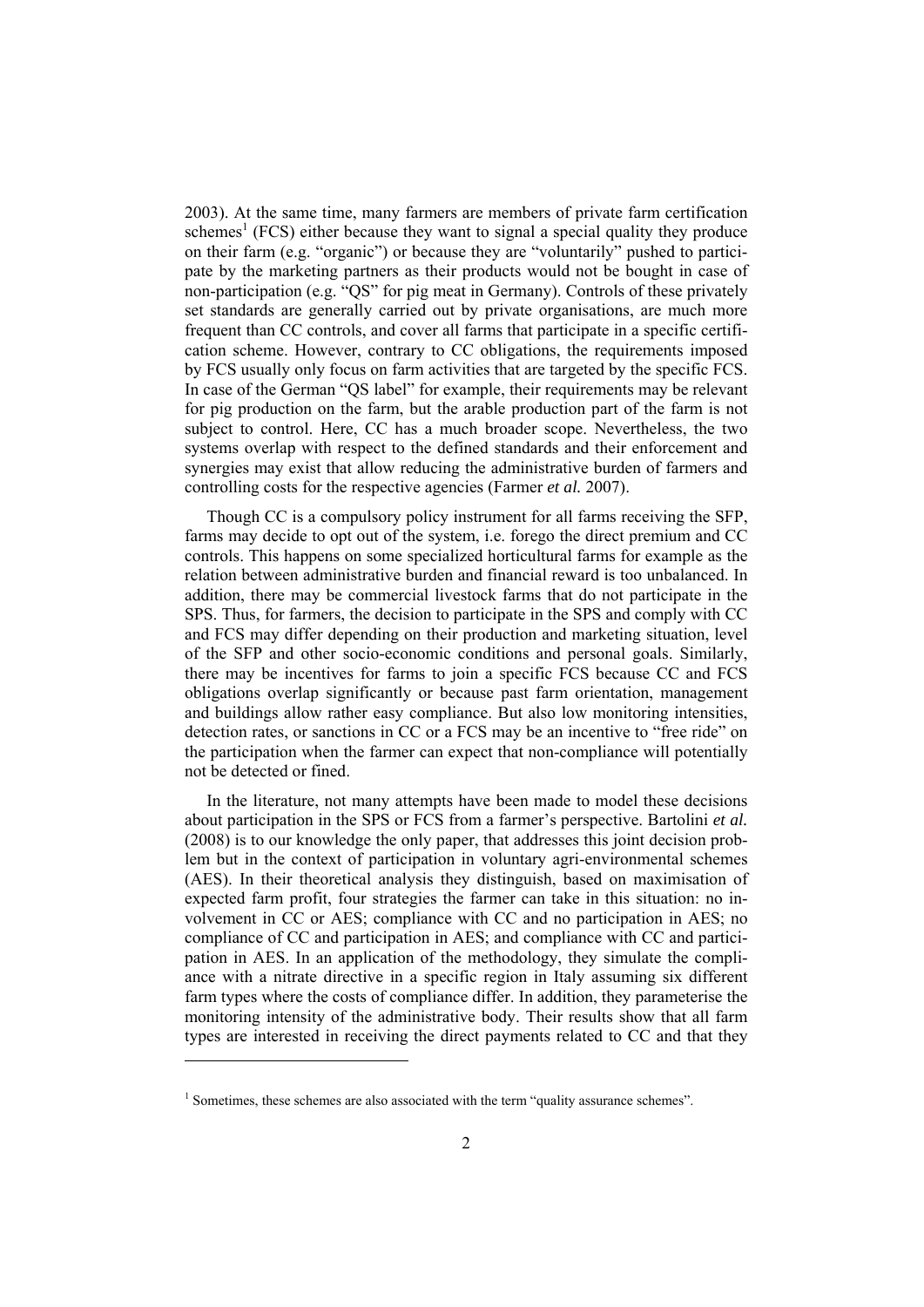have an incentive to cheat regarding compliance. The similar effect is found for the participation in AES. Only when monitoring is sufficiently high, compliance with the obligations can be increased. Raggi *et al.* (2008) analyses the design of CC controls taking into account the moral hazard problem. They model the farmers' optimal level of cross-compliance assuming a specific monitoring intensity by the competent authorities. They also allow for non-compliance by the farmers but assume that this can be perfectly detected with a sufficient control effort by the authorities. Nitsch and Osterburg (2008) focus on the control effort by the authorities and develop a theoretical model based on the control theory. Taking the state perspective, they argue that the three variables control rate, probability of detection and height of sanction are the relevant ones to be optimized by the state in order to define efficient enforcement strategies for CC. From the point of view of the addressee, i.e. the farmer, they combine benefit-cost calculation of compliance with personal moral convictions and considerations of social sanctioning as the relevant variables that enter the farmer's decision process. Without empirically validating their theoretical model, they finish the paper with a discussion of the characteristics of different control systems for CC and specialised controls in the EU. In a theoretical paper, Herzfeld and Jongeneel (2012) provide a literature overview on various approaches from economics, psychology and sociology to explain compliance behaviour and put these approaches then in the asymmetric farmer-regulator setting of CC. They conclude by highlighting the need for further empirical research based on models that go beyond the assumption of utility maximizing agents and include other reasons for compliant behaviour. These reasons may include intrinsic motivations, moral convictions, or social preferences apart from economic cost-benefit considerations. The synergies in standards among CC and FCS were analysed by Farmer *et al.* (2007) and Annen *et al.* (2011). Farmer *et al.* (2007) show in a broad analysis of CC and FCS across EU member states that there exist significant synergies between the two sets of standards but also points out that there are key differences: for example, most FCS do not cover the full range of standards that are governed by CC obligations. Annen *et al.* (2011) show for the case of animal welfare standards in German and Austrian FCS that there exist wide similarities between FCS standards and CC and that farms being member of a FCS do comply with the relevant CC animal welfare obligations. Not directly focusing on CC but related in terms of theory is the literature dealing with participation and compliance to AES, mostly focusing on issues related to information asymmetries (Ozanne and White (2007), moral hazard and adverse selection (Hart and Latacz-Lohmann 2005) or uncertainty (Yano and Blandford 2011).

Focusing on the explanation of the participation and compliance behaviour of farms regarding  $CC^2$  and FCS, our paper provides several contributions to the

 $\overline{\phantom{a}}$ 

 $2$  We use interchangeable the terms participation in SPS and CC, as these two instruments cannot be independently applied. Officially correct is the terminology of "participation in SPS", as this refers to the overall policy system, but as the farm obligations to comply with are provided by the CC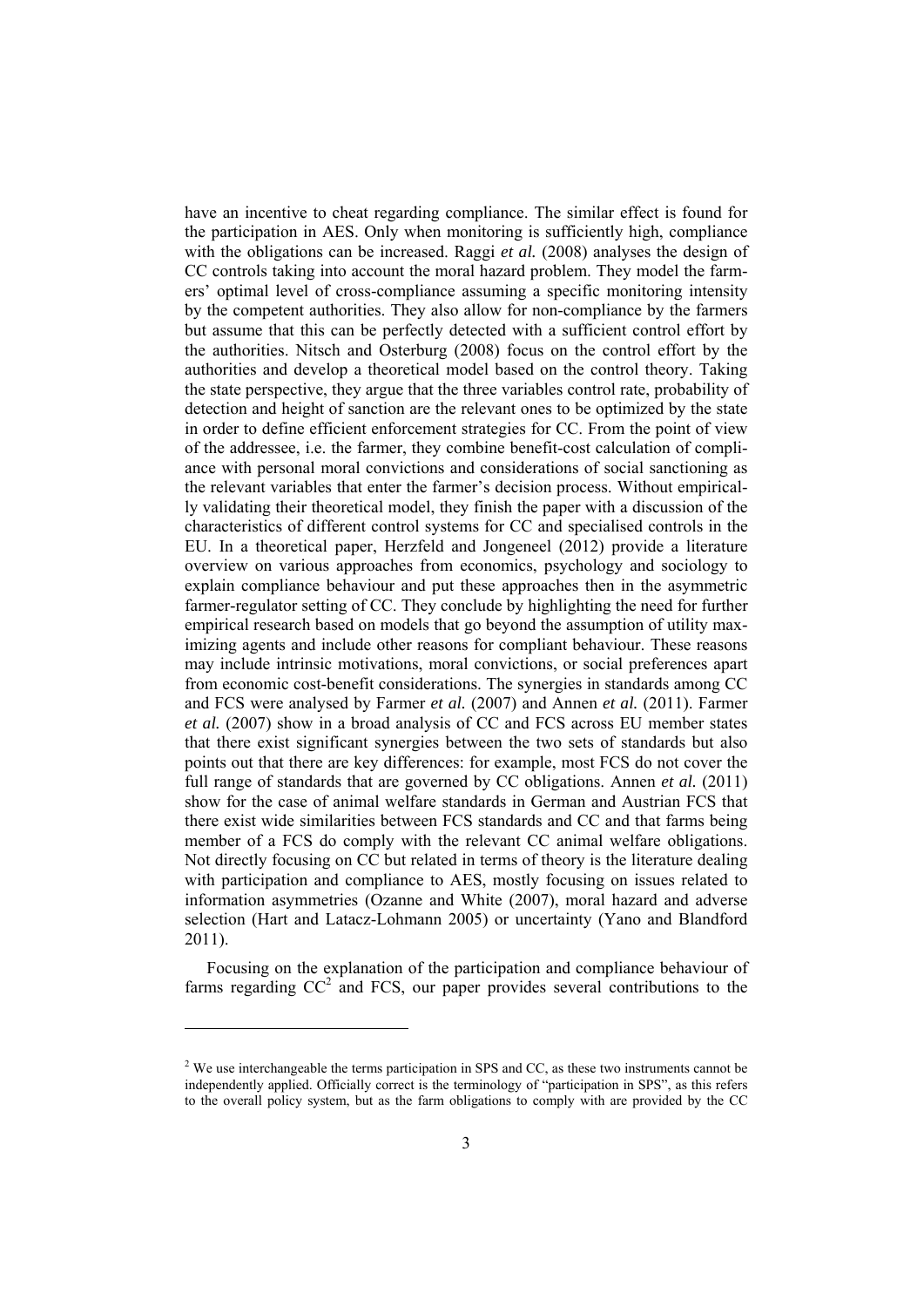literature that go beyond the above presented state-of-the-art. In the first section, the paper develops a comprehensive theoretical model accounting for this joint decision on CC and FCS under different monitoring and sanctions scenarios that are relevant and consider the current CC legislation. In a second step, the theoretical model is then tested using the results from a unique Austrian farm survey. The survey offers compliance control information from about 65 animal farms as well as further information sampled in the form of on-farm interviews about their behaviour facing both CC and FCS obligations, their knowledge and expectations regarding control and sanctions, but also with respect to personal beliefs, risk behaviour and past and planned investment decisions related to compliance with the obligations.

The paper proceeds in Section 2 by discussing overlap and divergence between CC and FCS standards followed in Section 3 with a derivation of a theoretical model and testable hypotheses for farm decision making when facing different systems of standards. Section 4 contains the empirical analysis providing an overview on the farm survey and the analysis of the results using descriptive and econometric methods. Section 5 discusses the hypotheses in the light of the survey results and Section 6 concludes.

# **2 The relationship of public and private farm standards**

#### *2.1 Standards as laid out by cross compliance regulations*

With the Luxemburg Reform of  $2003<sup>3</sup>$  the farm allocation of direct payments was linked to the farmer's adherence to CC farm standards. The obligations imposed by CC relevant directives can be distinguished into the standards of "Good Agricultural and Environmental Condition" (GAECs) and "Statutory Management Requirements" (SMRs). The GAECs are defined by the member states and set requirements for farmers with respect to soils, maintenance of landscape as well as habitat features that reflect characteristic environmental conditions of the member states' countryside.

regulations, we actually prefer to use the term "participation in CC" as expresses more directly the obligations of the farmers.

<sup>&</sup>lt;sup>3</sup> Given by Council Regulation (EC) No 1782/2003 of 29 September 2003 (European Council 2003) that is already replaced by Council Regulation (EC) No 73/2009 of 19 January 2009 (European Council 2009).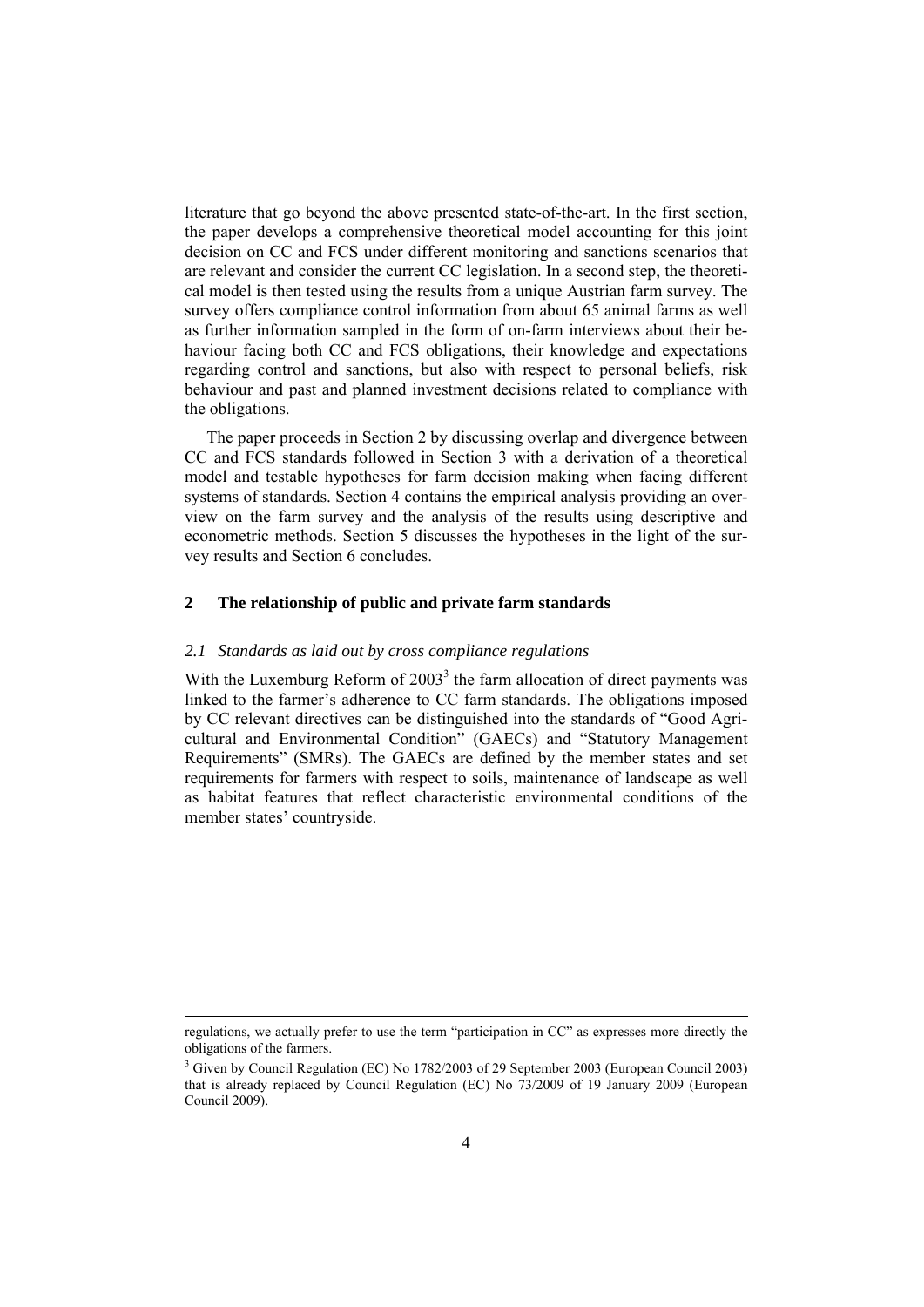Table 1. Overview of the SMRs

| Legal act with CC relevance              | Relevant articles                               | Influence field     | CC introduc-<br>tion |
|------------------------------------------|-------------------------------------------------|---------------------|----------------------|
| "Birds Directive": 79/409/EEC            | 3(1), (2)(b); 4(1),<br>(2), (4); 5(a), (b), (d) |                     |                      |
| "Groundwater Directive":<br>80/68/EEC    | 4; 5                                            | Environment         |                      |
| "Sewage Sludge Directive":<br>86/278/EEC | 3                                               |                     |                      |
| "Nitrate Directive": 91/676/EEC          | 4:5                                             |                     | 01.01.2005           |
| "Habitats Directive": 92/43/EEC          | 6; 13(1)(a)                                     |                     |                      |
| Council Directive 2008/71/EC             | $3 - 5$                                         | Public and animal   |                      |
| Regulation (EC) No 1760/2000             | 4; 7                                            | health: identifica- |                      |
| Council Regulation (EC) No.              | $3 - 5$                                         | tion and registra-  |                      |
| 21/2004                                  |                                                 | tion of animals     |                      |
| Council Directive 91/414/EEC             | 3                                               |                     |                      |
| Council Directive 96/22/EC               | $3(a)$ , (b), (d), (e); 4;<br>5:7               |                     |                      |
| Council Regulation (EC) No.              | $14, 15, 17(1), 18$ -                           |                     |                      |
| 178/2002                                 | 20                                              | Public, animal and  | 01.01.2006           |
| Council Regulation (EC) No.<br>999/2001  | 7; 11; 12; 13; 15                               | plant health        |                      |
| Council Directive 85/511/EEC             | 3                                               |                     |                      |
| Council Directive 92/119/EEC             | 3                                               |                     |                      |
| Council Directive 2000/75/EC             | 3                                               |                     |                      |
| "Calves Directive": 91/629/EEC           | 3;4                                             |                     |                      |
| "Pigs Directive": 91/630/EEC             | 3; 4(1)                                         | Animal welfare      | 01.01.2007           |
| "Animal Protection Directive":           | $\overline{4}$                                  |                     |                      |
| 98/58/EC                                 |                                                 |                     |                      |

*Source: Own representation based on European Council (2009).* 

The SMRs specify mandatory rules covering parts of 18 existing and already implemented regulations or directives with focus on the environment, public, animal and plant health and animal welfare and apply currently to EU-15, Slovenia and Malta (Table 1). Depending on their impact fields, the SMRs were stepwise introduced in the years 2005-2007. Nitsch and Osterburg (2007) provide an overview on the implementation of CC on member state basis. Member states must provide farmers with the list of SMRs, and must establish management, control and a sanction system to ensure sufficient monitoring with a minimum of 1% of farms checked on-site each year. The selection of farms for control in a given year shall be based on some risk-related criteria where the responsible agencies have leverage to define these criteria. Criteria such as change in farm ownership, enlargement or start of new farming activities and investment in buildings or land are often mentioned as factors influencing the farm specific risk score. When the SMRs or GAECs are not met by the farmer, the payments granted under the SPS ("direct payments") in the calendar year in which the violation occurs are reduced. The applied penalty rates vary depending on intent, extent, severity and permanence of the non-compliance, ranging from 1% to 15% in the event of negligence, to at least 15% where intentional violation can be assumed. In case of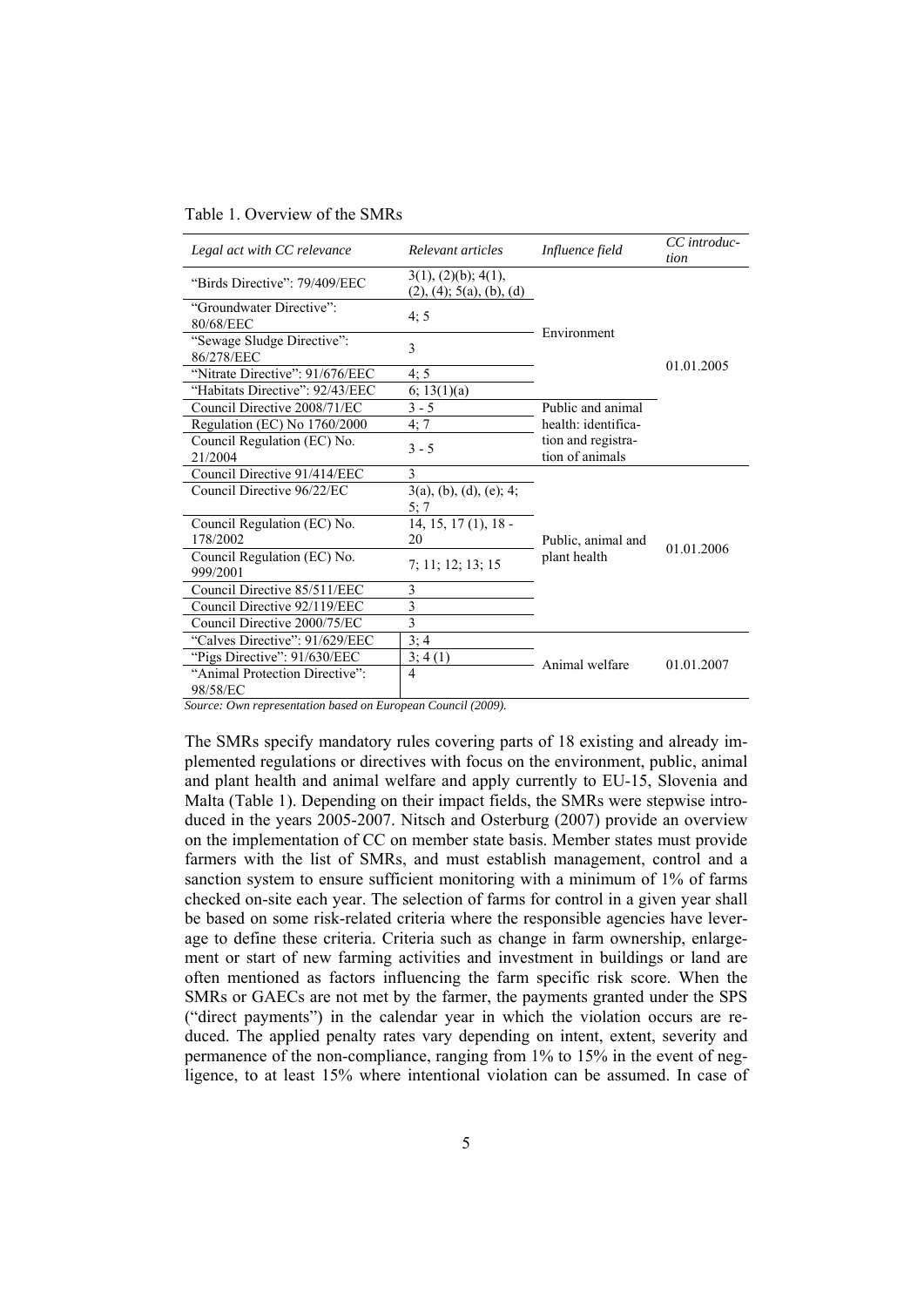repeated non-compliance, or breaches in several areas, penalties are cumulated and lead to a severe direct payment reduction. (European Commission 2011).

# *Relationship of CC with national law*

Even if farms decide to opt out of the CC system, they still have to comply with relevant national law. In many areas, national law and CC obligations are congruent with each other: As all SMRs defined in CC, are formulated in pre-existing EU directives and regulations, they have already been incorporated into national law of the member states<sup>4</sup>. Thus their compliance by farms is automatic if farms adhere to all national law. The distinction between CC and national regulation lies in the fact that control frequency and sanctions are different, even though controls are executed by the same authorities, i.e. in most EU member states by the regional veterinary agencies. With respect to controls of abidance by national law, frequency of control is not exactly known by the farm and sanctions in the form of administrative fines are lower than in the CC case. The GAECs are principally "on-top" of national law. But depending on the EU member state or federal state they may be already covered by national rules, completely or to some extent. Hence, though farms not participating in CC are not obliged to comply with the GAECs they may face these GAEC regulations via national law.

# *2.2 Standards as defined by farm certification schemes*

 $\overline{\phantom{a}}$ 

Many farms also comply with voluntary standards imposed by FCS. The farmer's main benefit of a membership in FCS is the permission to use a branded label serving to enter the market, to communicate the product quality and/or to achieve higher price premium. The obligations imposed by FCS vary depending on the responsible body, respective farming sector, livestock or crop type and scope of the scheme. Although FCS requirements for conventional or organic farms show in most cases strong overlap with the underlying conventional and organic legislative standards, they may respond to additional public concerns in the areas of animal welfare<sup>5</sup>, food safety, wildlife conservation or of genetically modified crops. They are either formulated as recommendations or have compulsory character (Farmer *et al.* 2007). Costs incur not only by the regular membership or oneoff joining fees of FCS, but also by adjusting farm management practices to meet the certification requirements, by regular audits or controls, as well as by sanctions in case of non-compliance.

<sup>&</sup>lt;sup>4</sup> However, national legislation may also exceed European law. For example, UK and Sweden exceed European law by prescribing group housing for non-suckling sows in all buildings (see e.g. Bock and van Huik 2007; Veissier *et al.* 2008, p. 283).

<sup>&</sup>lt;sup>5</sup> Focusing on animal welfare, Veissier *et al.* (2008) provides a very good overview on the existence and relationship of public and private standards in that area. According to our knowledge, for the other areas, no such overviews do exist.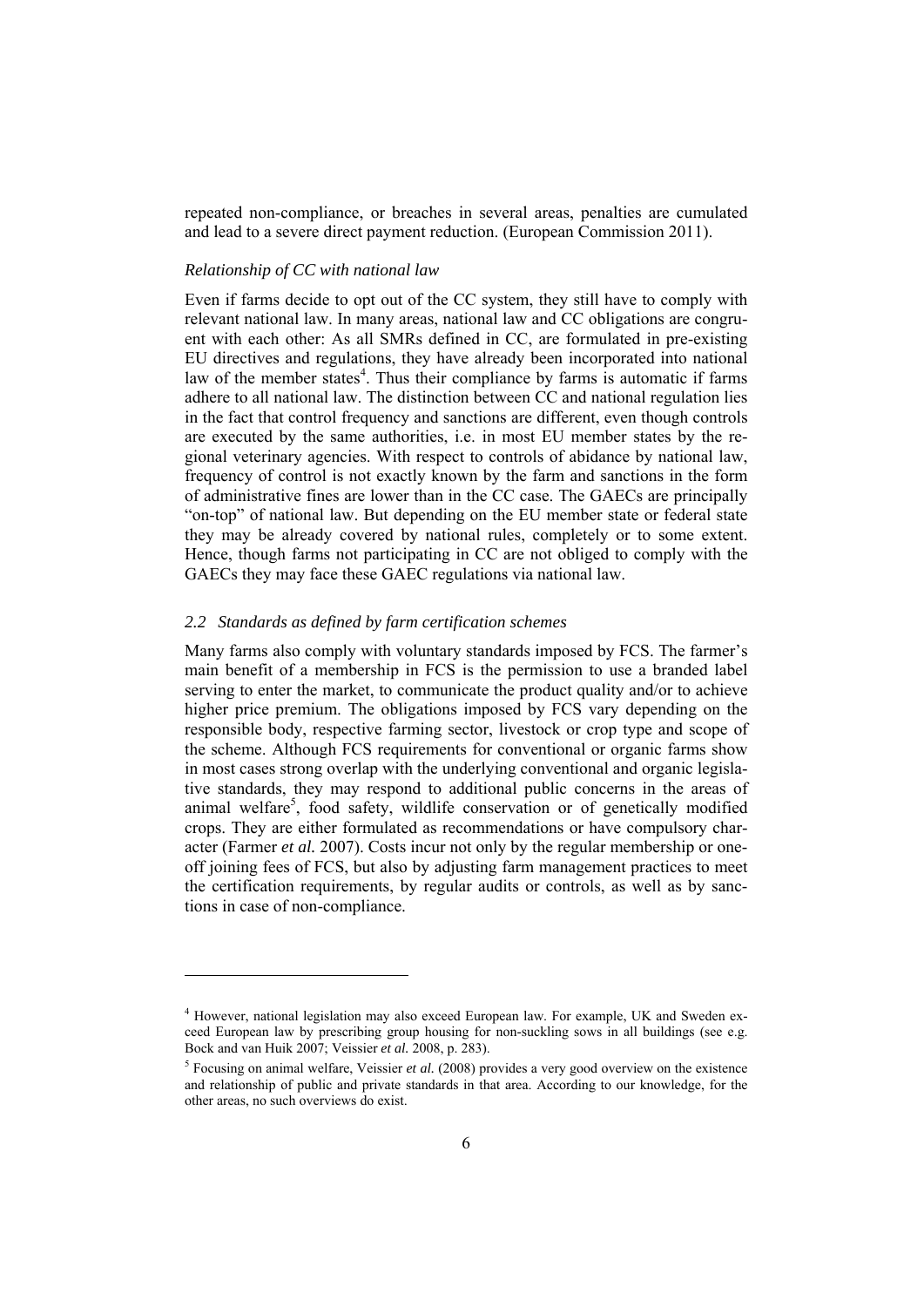| Characteristic                 | Farm certification schemes                                 | Cross compliance                             |
|--------------------------------|------------------------------------------------------------|----------------------------------------------|
| Responsible body               | Sectoral body, retailer, inter-                            | $EU \rightarrow$ member states $\rightarrow$ |
|                                | est group, local administra-                               | delegated authorities                        |
|                                | tion                                                       |                                              |
| Farming sectors                | May be relevant to all produc-                             | All sectors except those inel-               |
|                                | tion sectors or only specific                              | igible for single payment                    |
|                                | areas of a farm.                                           | (e.g. horses).                               |
|                                |                                                            | Applies to entire holding if                 |
|                                |                                                            | farm receives SFP.                           |
| Participation status           | Voluntary                                                  | Compulsory if farm receives<br>SFP.          |
| Scope of standards             | Varies by FCS standards.                                   | Basic horizontal standards                   |
|                                | May relate to single, sector-                              | for:                                         |
|                                | specific standards or encom-                               | Environment                                  |
|                                | pass many sectors or horizon-                              | Food safety                                  |
|                                | tal standards.                                             | Animal and plant health                      |
|                                | Often includes mix of com-                                 | Animal welfare                               |
|                                | pulsory standards and best                                 |                                              |
|                                | practice recommendations.                                  |                                              |
| Costs of participation         | One-off joining fee                                        | Costs of compliance: Costs                   |
|                                | Annual costs of certification                              | for adjustment of farm man-                  |
|                                | inspection                                                 | agement practices to meet                    |
|                                | Costs of compliance: Costs                                 | pre-existing legal require-                  |
|                                | for adjustment of farm man-                                | ments/or new standards in-                   |
|                                | agement practices to meet                                  | troduced with CC if not al-                  |
|                                | standards if not already met.                              | ready met.                                   |
| Benefits from partici-         | Certification often permits the                            | Entitlement to SFP.                          |
| pation                         | use of a branded logo that                                 |                                              |
|                                | allows access to special mar-                              |                                              |
|                                |                                                            |                                              |
|                                | kets/niche and higher prices.<br>Schemes respect legal re- | SMRs are based on national                   |
| Relation to jurispru-<br>dence | quirements as minimum ba-                                  |                                              |
|                                |                                                            | legislation, as mandated by                  |
|                                | sis, but coverage may not be                               | EU legislation.                              |
|                                | comprehensive.                                             | GAEC standards may be                        |
|                                |                                                            | based on national legislation.               |
| Inspection                     | Inspection protocol is respon-                             | Responsibility of the respon-                |
|                                | sibility of the FCS body.                                  | sible control authority.                     |
|                                | Frequency of control varies                                | Controls occur annually on a                 |
|                                | but each single farm is in-                                | minimum of 1% of the farms                   |
|                                | spected.                                                   | claiming the SFP.                            |
| Sanctions                      | Warnings and time for re-                                  | Level of penalty depends on                  |
|                                | establishment of compliance.                               | severity of the breach, but                  |
|                                | Withdrawal of certification                                | little to no scope to avoid                  |
|                                | and right to use logo.                                     | sanction resulting in loss of                |
|                                |                                                            | part or full SFP.                            |

Table 2. Overview on characteristics of CC and FCS

*Source: Own representation based on Farmer et al. (2007, p.19ff).*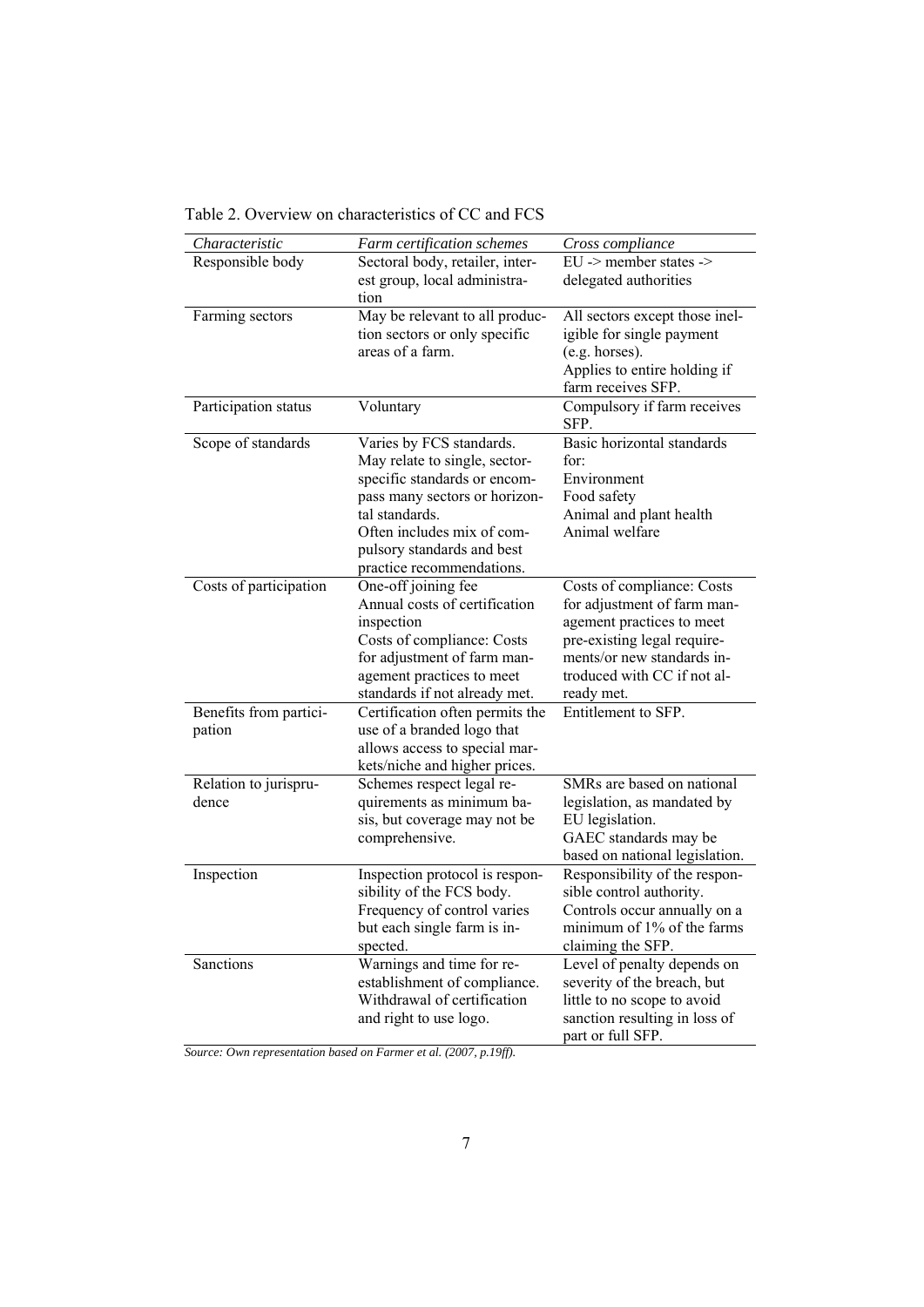## *2.3 The relationship between CC and FCS standards*

As displayed in Table 2, there are similarities with respect to the farming activities covered by both frameworks but also large differences between the two approaches. In general, the CC system defines horizontal standards in four areas that apply to all types of farming activities and participation is mandatory if the farm receives the SFP.

Participation in a FCS, however, is voluntary or "quasi-" voluntary and standards set by the FCS may be specific only to some areas and farm activities or may also be more horizontal depending on the scope of the label. In general, one may state that the CC standards define the legislative minimum standards defined for a specific area whereas FCS standards may go beyond this.

# **3 Model of farm decision making when facing cross compliance and farm certification system obligations**

## *3.1 A model of joint participation and compliance*

The SPS and related CC constitute a classical principal agent problem with asymmetric information between the participating agents and issues of moral hazard and adverse selection inherent in the design of the contractual relationship: The administrative body is the principal and does not hold all information about the behaviour of the agent (the farmer). The farmer has the possibility of cheating as the administrative agency can monitor the farmer's behaviour only imperfectly, because in practice full control is difficult and costly. To a lower extent, adverse selection may occur as farmers differ with respect to their personal convictions and attitudes toward cheating. Even though farm selection for CC control occurs according to risk-based criteria, the administrative regulator has no tool to discover the farmer's individual attitude towards cheating in advance in order to individually adjust the risk-based selection criteria to the expected level of farm compliance.

The behavioural model of the farmer in this decision situation can be represented as a problem where the farmer has to choose his strategy out of four possible schemes: exposition to national law (NAT), but no involvement in any of the systems (CC, FCS); membership only in one of the systems; and as a fourth case, simultaneous participation in both systems (CC+FCS). The optimal decision depends on the expected profit, the level of single farm payment but also on compliance costs resulting from the alignment of the production programme to the given standards, on farmer's expectations about control and detection rate of the monitoring agencies for CC or FCS and finally on expectations about the sanctions that may arise from non-compliance.

Formally, the farmers' behaviour may be stated as follows:

$$
\pi_i = \max\left(\pi_i^{\text{NAT}}; \pi_i^{\text{CC}}; \pi_i^{\text{FCS}}; \pi_i^{\text{CC}+\text{FCS}}\right),\tag{1}
$$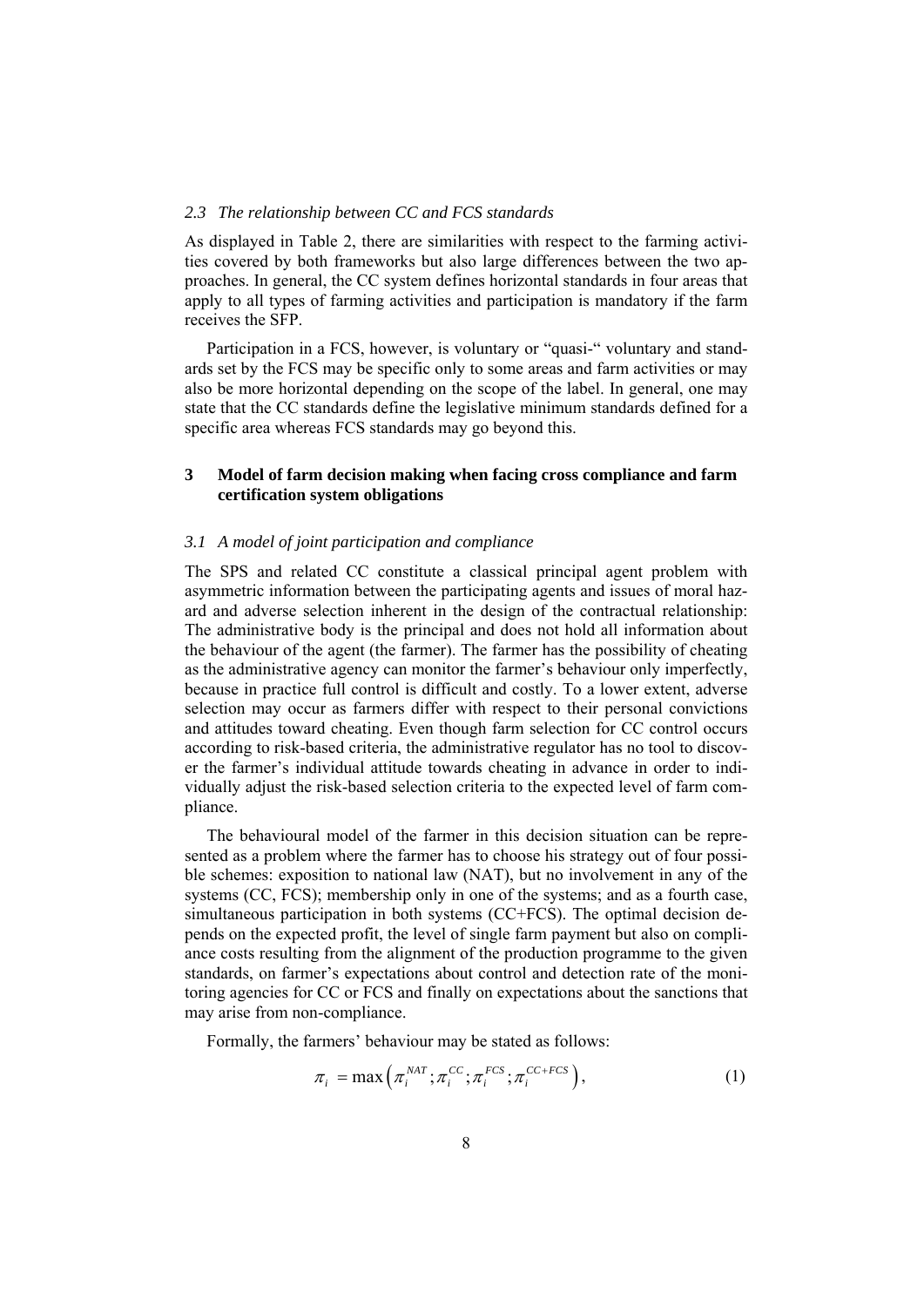where *i* represents the individual farmer, and the farm profits  $\pi$ <sub>i</sub> stand for the maximum expected profit obtained by pursuing one of the different strategies outlined above.

# *Case 0 – General case: Definition of optimal farm production programme when no standards exist*

Assume a case where the farmer has no outside regulations to comply with but is able to define her farm optimal production programme. This leads to the following maximisation problem:

$$
\max_{y_i, e_i} \left\{ \pi_i^0 = p y_i - C_i (y_i, e_i, w) \right\},\tag{2}
$$

where  $\pi_i^0$  represents the farm profit,  $y_i$  represents a vector of farming activities and *p* a vector of corresponding output prices. *ei* represents the level of one specific farm characteristic (e.g. space in animal barn) a farmer would choose when no regulation exist but which may be subjected to a standard in certain regulatory frameworks. It is assumed that  $e_i > 0$ .  $C_i(\bullet)$  defines a well-behaved, theory consistent cost function (Chambers 1998, p. 51f.) and depends on  $y_i$ ,  $e_i$  and input price vector *w*. Costs are assumed to be convex in the level of the farm characteristic considered.

The first order conditions of this farm maximisation problem represent:

Optimal production programme: 
$$
\frac{\partial \pi_i^0}{\partial y_i} = p - \frac{\partial C_i(\bullet)}{\partial y_i} = 0
$$
, (3)

optimal level of realisation of farm characteristic: 
$$
\frac{\partial \pi_i^0}{\partial e_i} = -\frac{\partial C_i(\bullet)}{\partial e_i} = 0, \qquad (4)
$$

where equation **Fehler! Verweisquelle konnte nicht gefunden werden.**(4) simply says that the level of the farm characteristic should be such that the cost of realisation is (ceteris paribus) minimal.

#### *Case 1 – National law*

.

Now, we assume that the farm is subjected to national law but does not receive the SFP premium or participates in a FCS. This leads to the following farm profit formulation:

$$
\max_{y_i, e_i} \left\{ \pi_i^{NAT} = p y_i - C_i (y_i, e_i, w) - m_i^{NAT} (d_i^{NAT}) \phi^{NAT} \right\},
$$
 (5)

where  $d_i$  stands for the degree of compliance a farm achieves for a specific level of a farm characteristic and is defined as: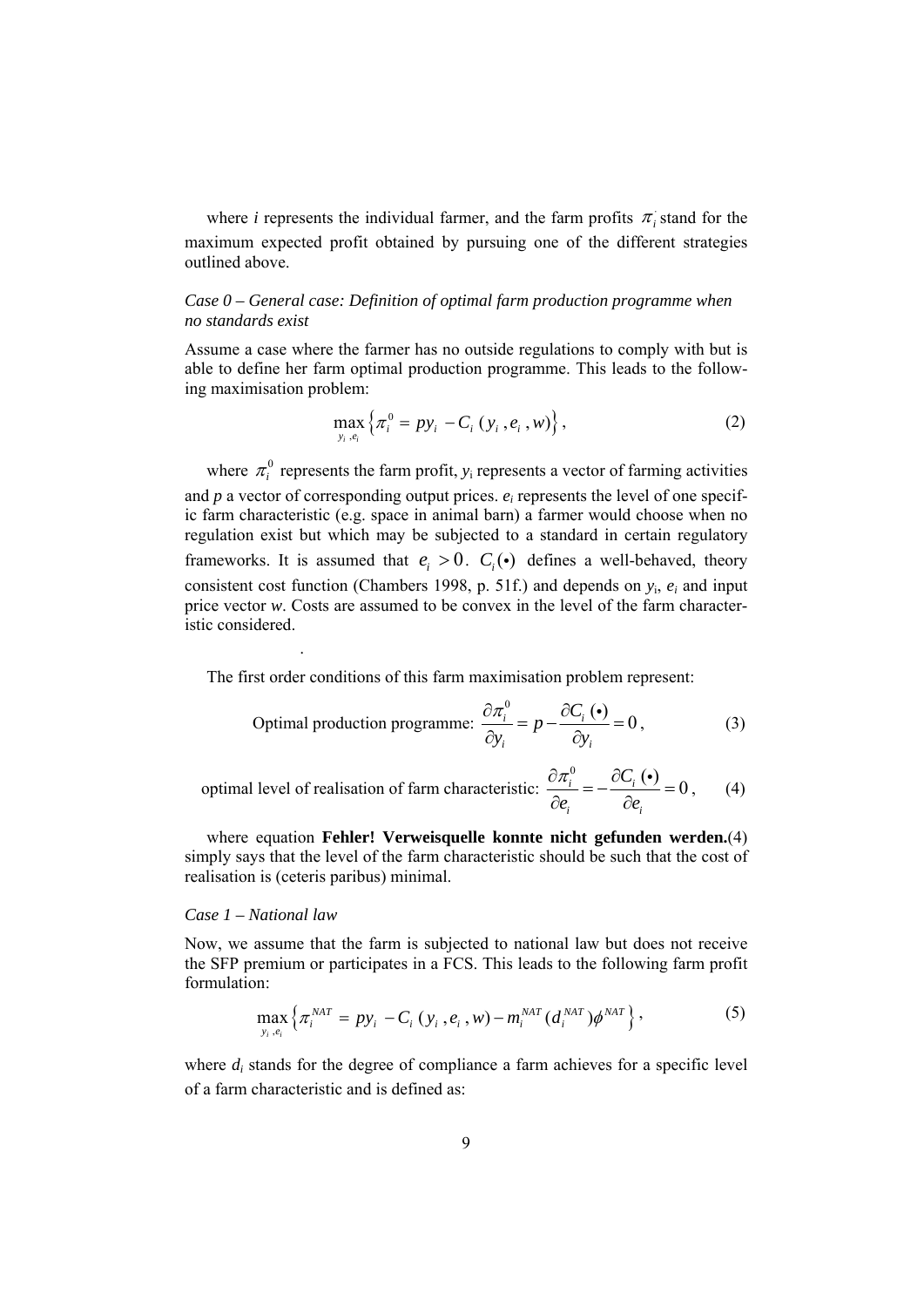$$
d_i^{NAT} = \frac{e_i}{\overline{e}^{NAT}},
$$

where  $\overline{e}^{NAT}$  represents the regulatory level of the standard as defined by national law. The degree of compliance is modelled as a continuous variable with  $d_i^{MAT} > 0$  and is specific to each regulatory framework.  $\phi$  marks the fine that is imposed if non-compliance is detected.

 $m(d_i)$  is the probability of detecting an infringement and is defined as the product of the probability *c* of the farm to be controlled in a given period and the probability *h* that an infringement is discovered when a control takes place:  $m_i^{MAT}$   $(d_i^{NAT}) = c_i^{NAT} \cdot h^{NAT}(d_i^{NAT})$ . Similar to the degree of compliance,  $c_i$ ,  $h_i$  and *mi* are specific to each regulatory framework.

The probability of control is farm specific and depends on a number of (riskbased) factors defined by the respective control agencies as explained in Section 2. The probability to be caught is the same across all farms within a regulatory framework but depends on the farm-specific degree of compliance. This conditional probability to be caught decreases with higher levels of compliance,

i.e. 
$$
\frac{\partial h^{NAT}(d_i^{NAT})}{\partial e_i} \leq 0,
$$

because it is more difficult to detect breaches when a high degree of compliance is already achieved. Consequently, the unconditional detection probability also decreases with the degree of compliance,

i.e. 
$$
\frac{\partial m_i^{NAT}(d_i^{NAT})}{\partial e_i} = c_i^{NAT} \cdot \frac{\partial h^{NAT}(d_i^{NAT})}{\partial e_i} < 0.
$$

With respect to the relation between degree of compliance, control, discovery and detection, the following holds (Table 3):

| Degree of compli-<br>ance | Resulting probabil-<br>ity of discovery | Control probability | Resulting probabil-<br>ity of detection |
|---------------------------|-----------------------------------------|---------------------|-----------------------------------------|
| d > 1                     | $\Rightarrow$ h(d)=0                    | $c=0$<br>c>0        | $\Rightarrow$ m(d)=0                    |
| d<1                       | $\Rightarrow$ h(d) > 0                  | $c=0$               | $\Rightarrow$ m(d)=0                    |
|                           |                                         | c>0                 | $\Rightarrow$ m(d) > 0                  |

Table 3. Relation between degree of compliance and detection probability

*Note: For reasons of clarity, the subscript i has not been added in this table. Source: Own representation.* 

When full compliance is achieved, i.e.  $d \geq 1$ , probability of discovery is zero, and regardless of the control probability, the detection probability is zero (nonpositive) as there is no infringement to detect. When the degree of compliance is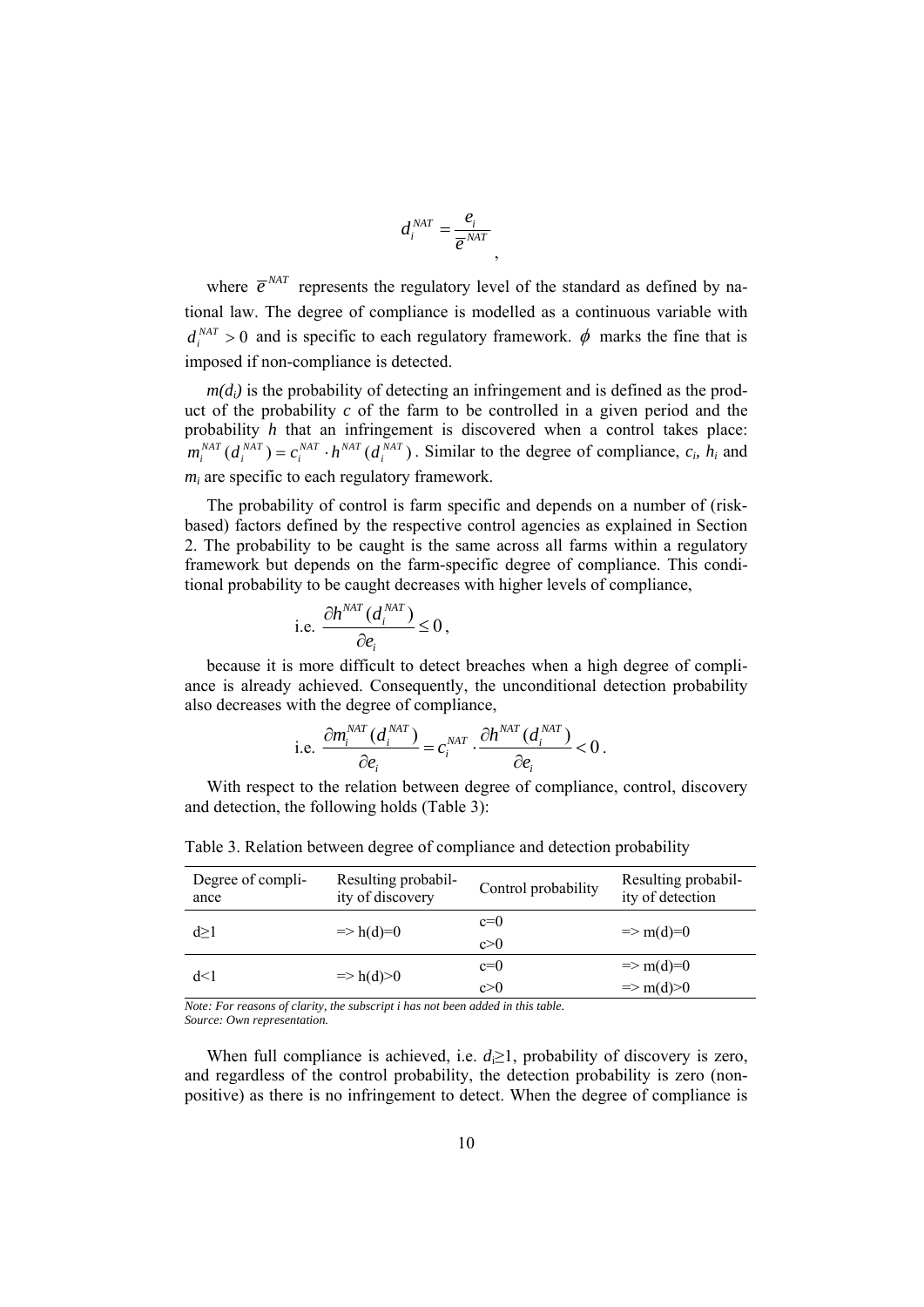less than one, the probability of discovery is larger zero. If the probability of control is zero, the resulting detection probability must also be zero as no control will take place, otherwise, if the control probability is larger zero, then also the probability of detection is larger zero.

The first order conditions of the farm maximisation problem in (5) are

$$
\frac{\partial \pi_i^{NAT}}{\partial y_i} = p - \frac{\partial C_i (\bullet)}{\partial y_i} = 0, \tag{6}
$$

$$
\frac{\partial \pi_i^{NAT}}{\partial e_i} = -\frac{\partial m_i^{NAT} (d_i^{NAT})}{\partial e_i} \phi - \frac{\partial C_i (\bullet)}{\partial e_i} = 0
$$

$$
\Rightarrow \frac{\partial C_i (\bullet)}{\partial e_i} = -\frac{\partial m_i^{NAT} (d_i^{NAT})}{\partial e_i} \phi . \tag{7}
$$

Equation (7) says that the marginal costs for an increased level of a specific farm characteristics, shall not exceed (must be equal to) the expected fine.

*Costs of compliance* occur when a farm has to change its production programme from its optimal state (case 0) in order to (fully) fulfill given legislation for a specific farm characteristic. This implies that additional costs of compliance to a standard only occur, if compliance involves a higher standard level than what the farm realizes "voluntarily" for that specific characteristic. Compliance with a standard may involve both, adjustments in the outputs with related changes in revenue and additional costs that occur due the regulatory requirement. So, costs of compliance are measured as the difference in profit between the "ideal" production programme and the realized one, e.g.  $\pi_i^{NAT} - \pi_i^0$ .

| State of compliance   | Assumption about control<br>probability | Resulting profit loss<br>"costs of compliance") |  |
|-----------------------|-----------------------------------------|-------------------------------------------------|--|
| Compliant to standard | Not relevant                            | None                                            |  |
| Non-compliant to      | $c_i^{NAT} > 0$                         | Exist                                           |  |
| standard              | $c_i^{NAT}=0$                           | None                                            |  |

Table 4: States and costs of compliance for case 1

*Source: Own representation.* 

When only national law exists, two *states of compliance* can be distinguished: the farm is compliant or non-compliant (Table 4). In the first state, a farm is fully or even "over-compliant" when the farm characteristic meets at least the level defined by the standard, i.e.  $e_i \geq \overline{e}^{NAT}$ . The maximisation problem reduces to case 0. No costs of compliance occur as the maximisation problem of equation (5) lead to the same profit as in case 0. If the farm operates with a specific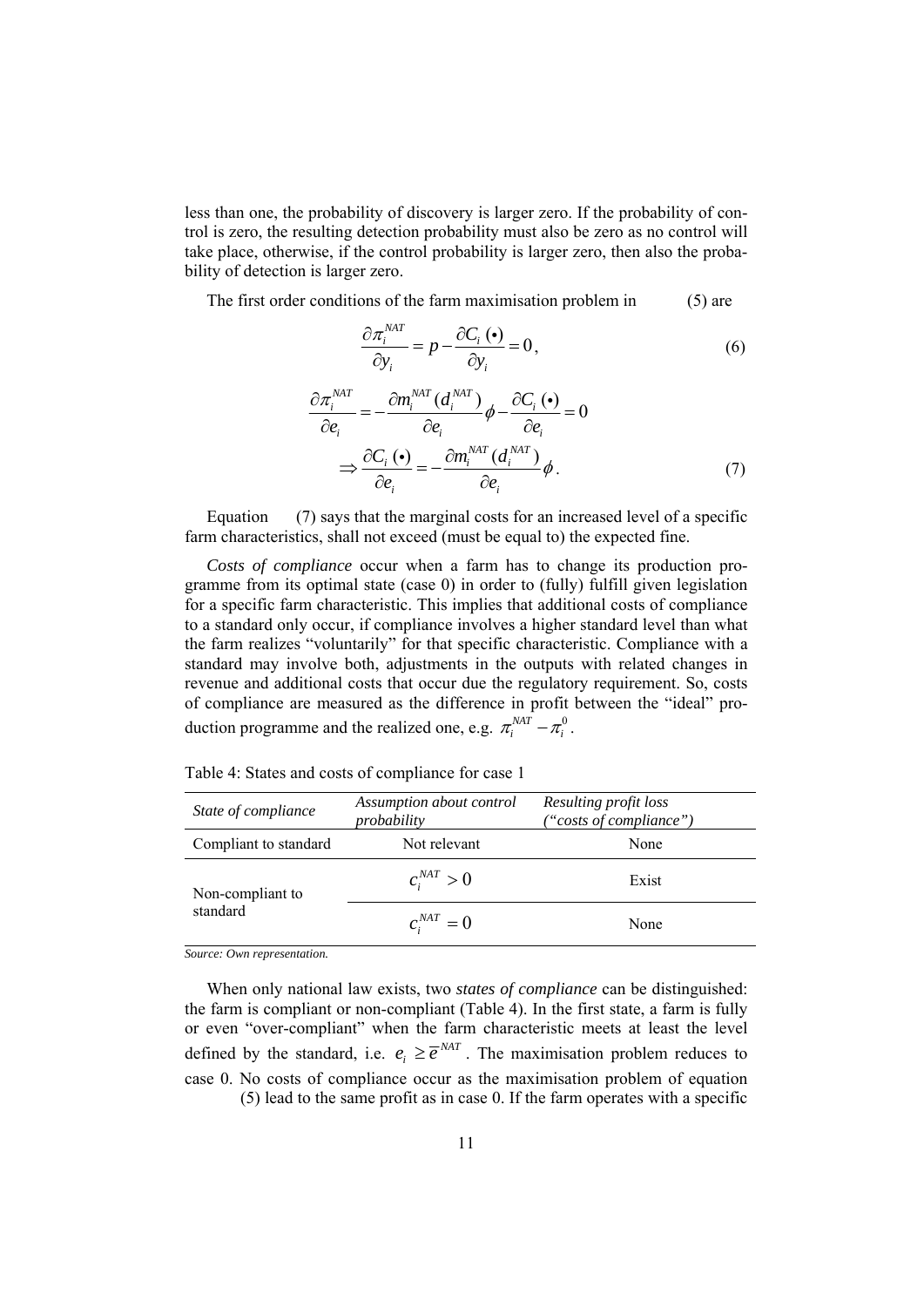farm characteristic below a defined standard level,  $e_i < \overline{e}^{NAT}$ , the farm is considered to be non-compliant ( $d_i$  < 1). Further assuming  $c^{NAT} > 0$ , the detection probability is larger zero (compare Table 3), and thus equation (7) describes the decision behaviour for the realisation of the farm optimal level of  $e_i$  considering the expected fine. Compared to the "ideal" case, costs of compliance,  $\pi_i^{MAT} - \pi_i^0$ , occur and are negative. This finding is in line with reality, as we observe that quite a number of farms have no or only few costs of compliance for a wide range of standards as their farm-specific optimal level of compliance lies beyond the (minimum) requirements formulated in national law (Annen *et al.*, 2011). If the control probability is zero, then, the detection probability is equal zero and no costs of compliance occur as equation (7) reduces to the expression in case 0.

#### *Case 2 – Participation in the Single Payment Scheme*

If the farmer decides to receive the EU SFP, she is obliged to follow the CC requirements. Thus the farmer declares her willingness to accept premium reductions in case of non-compliance with these standards. At the same time, the farm has to follow national law, as explained in Section 2. As the principles of compliance, control, discovery and detection are the same for national law and CC, all definitions are according to case 1, but symbols are marked with the subscript CC. If non-compliance is detected, a sanction calculated as a function of the single farm payment is imposed, where  $\rho^{CC}$  represents the share of the payment that will be subtracted as a result of non-compliance. The farm maximisation problem may be stated as follows:

$$
\max_{y_i, e_i} \left\{ \pi_i^{CC} = p y_i - C_i (y_i, w, e_i) - m_i^{NAT} (d_i^{NAT}) \phi + SFP_i - m_i^{CC} (d_i^{CC}) \rho (d_i^{CC}) SFP_i \right\}
$$

(8)

The first order conditions read:

$$
\frac{\partial \pi_i^{CC}}{\partial y_i} = p - \frac{\partial C_i (\bullet)}{\partial y_i} = 0, \qquad (9)
$$

$$
\frac{\partial \pi_i^{CC}}{\partial e_i} = -\frac{\partial C_i(\bullet)}{\partial e_i} - \frac{\partial m_i^{NAT}(d_i^{NAT})}{\partial e_i} \phi - \frac{\partial m_i^{CC}(d_i^{CC})}{\partial e_i} \rho(d_i^{CC}) SFP_i = 0
$$
\n
$$
\Rightarrow \frac{\partial C_i(\bullet)}{\partial e_i} = -\frac{\partial m_i^{NAT}(d_i^{NAT})}{\partial e_i} \phi - \frac{\partial m_i^{CC}(d_i^{CC})}{\partial e_i} \rho(d_i^{CC}) SFP_i .
$$
\n(10)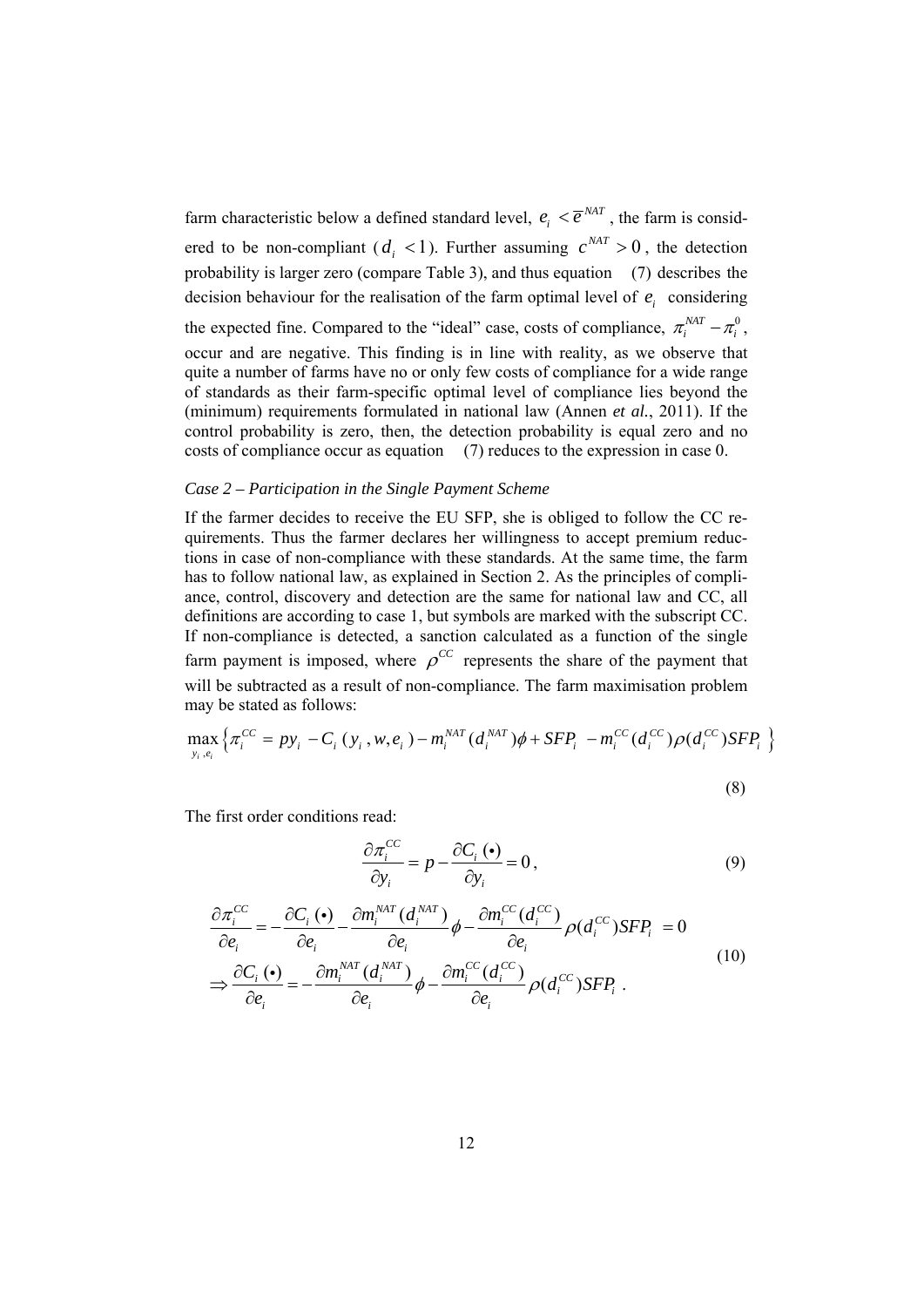Thus,  
\n
$$
\frac{\partial \pi_i^{CC}}{\partial e_i} = -\frac{\partial C_i (\bullet)}{\partial e_i} - \frac{\partial m_i^{NAT} (d_i^{NAT})}{\partial e_i} \phi - \frac{\partial m_i^{CC} (d_i^{CC})}{\partial e_i} \rho (d_i^{CC}) SFP_i = 0
$$
\n
$$
\Rightarrow \frac{\partial C_i (\bullet)}{\partial e_i} = -\frac{\partial m_i^{NAT} (d_i^{NAT})}{\partial e_i} \phi - \frac{\partial m_i^{CC} (d_i^{CC})}{\partial e_i} \rho (d_i^{CC}) SFP_i .
$$
\n(10 says

that the marginal costs for an increased level of a farm characteristic, shall not exceed (must be equal to) the marginal expected sanction comprising the fine for non-compliance with national law and for the SFP.

*Costs of compliance* are defined as the difference in profit between the "ideal" production programme and the realized one, i.e.  $\pi_i^{CC} - (\pi_i^0 + SFP_i)$ . We have added now the  $SFP<sup>6</sup>$  also to the "ideal" case, as we assume that the farm is participating in the SPS. With respect to the *states of compliance*, the following relations of standards and farm compliance exist in the EU:

- a) General case: National law is equal to CC requirement, i.e.  $\overline{e}^{NAT} = \overline{e}^{CC}$ . Thus, the farm realisation of the standard may be above the requirement,  $e_i \geq (\overline{e}^{NAT} = \overline{e}^{CC})$ , i.e. the farm is compliant with the standard, or below,  $e_i < (\overline{e}^{NAT} = \overline{e}^{CC})$ , meaning that the farm is non-compliant.
- b) There exist exceptions to that rule in some member states (e.g. Austria): The standard according to national law is higher than the same standard according to CC, i.e.  $\overline{e}^{NAT} > \overline{e}^{CC}$

This leads to three different options for the farm compliance behaviour:

• The farm is compliant to both standards:  $e_i \geq \overline{e}^{NAT} > \overline{e}^{CC}$ .

.

 $\overline{\phantom{a}}$ 

- The farm is compliant only to the lower standard, i.e. compliant to the CC requirement but not to the national law regulation:  $\overline{e}^{NAT} > e_i \geq \overline{e}^{CC}$
- The farm is non-compliant to both standards:  $\overline{e}^{NAT} > \overline{e}^{CC} > e_i$ .

Thus, overall, we have three states: full compliance to both standards, no compliance to both standards, or compliance to CC but not to national law. The costs of compliance expressed as expected loss in profit relating to these states are represented in Table 5.

 $6$  In the formulas, the SFP is defined as being specific for each farm  $i$ . Nevertheless, in the text, we suppress the subscript *i*, as here, we understand the term generic representing the abbreviation of "Single Farm Payment".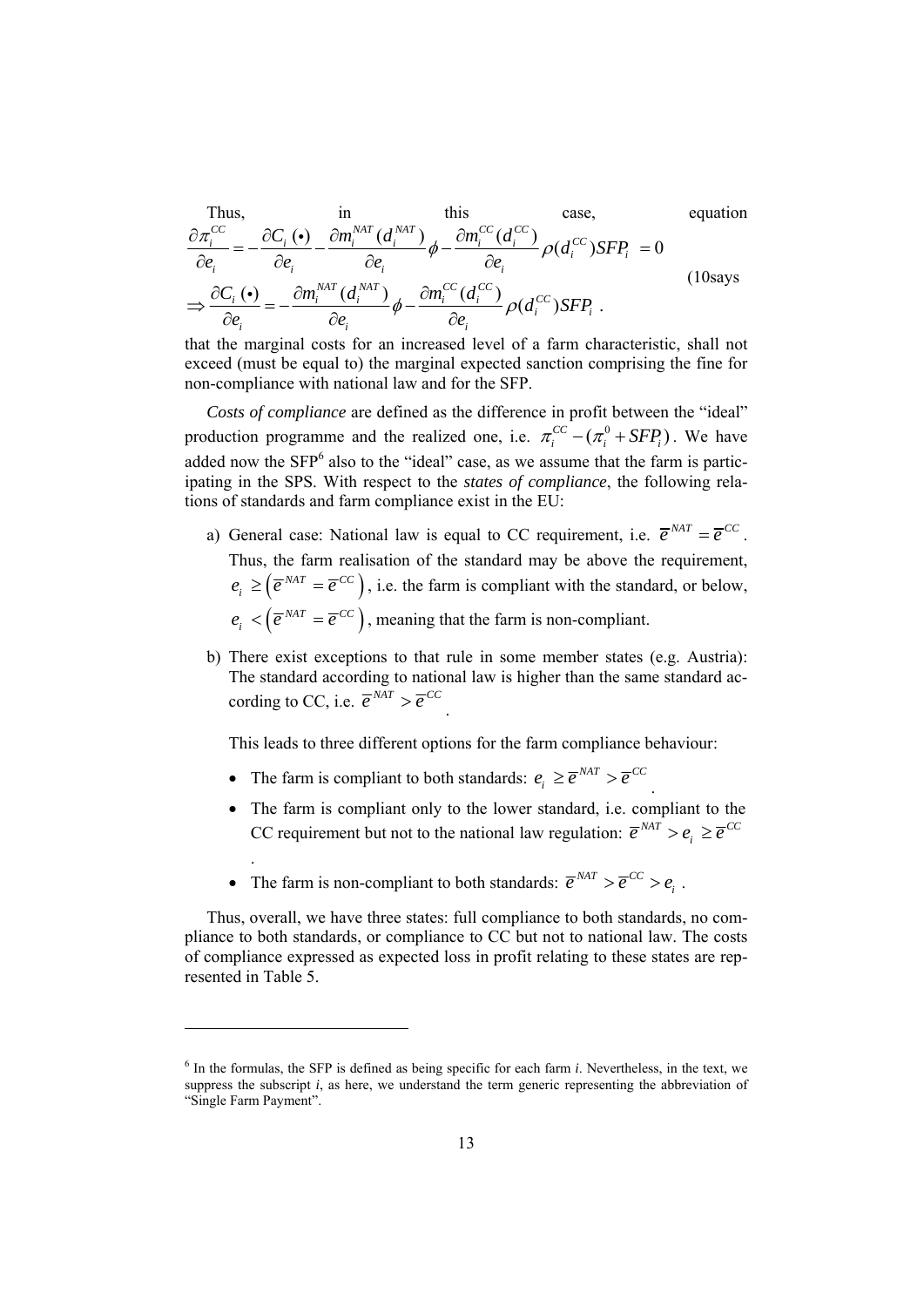| State of compliance            | Assumption about control<br>probability   | Resulting profit loss<br>"costs of compliance") |
|--------------------------------|-------------------------------------------|-------------------------------------------------|
| Compliant to both<br>standards | Not relevant                              | None                                            |
| Non-compliant to both          | $c_i^{NAT} > 0$ , $c_i^{CC} > 0$          | Exist, larger than in case 1.                   |
| standards                      | $c_i^{NAT} = 0$ , $c_i^{CC} = 0$          | None                                            |
| Compliant to CC but            | $c_i^{NAT} > 0$ , not relevant for<br>CC. | Exist, same as in case 1.                       |
| not to national law            | $c_i^{NAT} = 0$ , not relevant for<br>CC  | None                                            |

Table 5: States and costs of compliance for case 2

*Source: Own representation.* 

It can be seen that costs of compliance only accumulate when the degree of compliance is below one for one or both of the standards and when the threat of a control exists (control probability larger zero). When non-compliance to both standards is detected, the potential sanction resulting from both systems is higher and the subsequent profit loss is larger than when only one standard is neglected or no infringement takes place. When the control threat is not credible, i.e. control probability zero, farms may be non-compliant without impacts on their profit. From a regulator's perspective this means an unwanted result that should be prevented by ensuring a sufficiently high control probability and control frequency.

#### *Case 3 – Participation only in FCS and not in Single Payment Scheme*

The next situation to be discussed relates to the farmer's decision of participation in a FCS without participating in the SPS. Here the farm has to comply with standards set by the respective FCS. The reward from participating in a specific FCS means that the farm can sell its products under the respective label and usually receives a higher price. This increase in profit due to the farmer's membership in the label is indicated by  $\delta^{FCS}$  where  $\delta^{FCS} > 0$ . As in the case of CC, the individual farmer has the decision to which degree he wants to comply with the standards. Control of the standards take place by authorized control agencies where the monitoring procedure is clearly defined in the FCS guidelines. We assume the same principles for compliance and detection as in the previous cases and use the same symbols attached with the superscript FCS. As previously, levels of probability and frequency of controls may differ across regulatory frameworks and farms. In the FCS case, control often depends on past levels of compliance on the farm as for example the "QS" label distinguishes a one, two and three year control frequency depending on past results. The sanction in case of noncompliance to the standards of a FCS means in the most drastic case that the use of the label for marketing will be revoked and thus that the farm has to market its product in the standard conventional channel with subsequent financial conse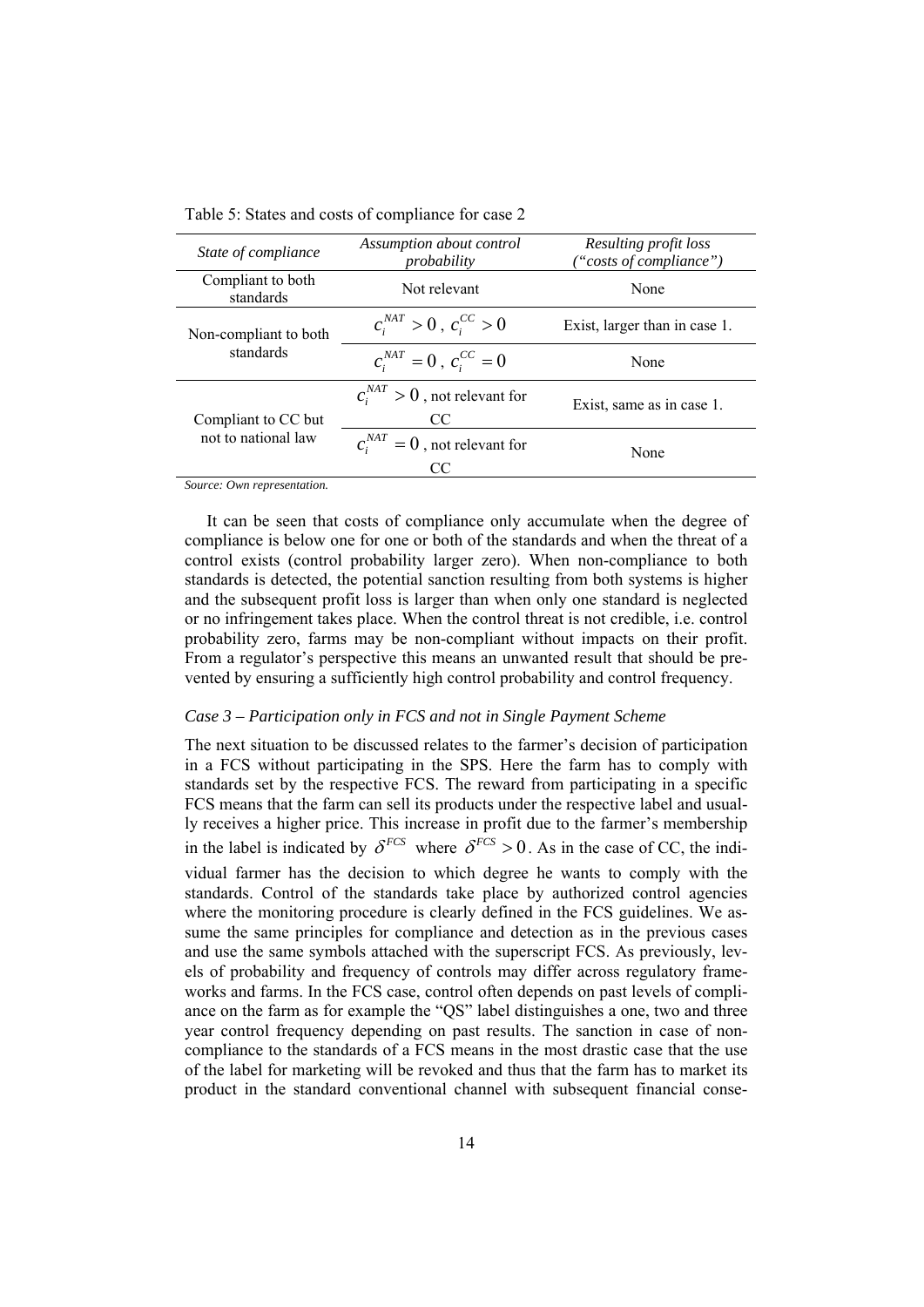quences. Also in this case, farms have to respect national law, but FCS controls are generally independent of national controls.<sup>7</sup> This results in the following profit maximisation formulation:

$$
\max_{\mathbf{y}_i,\mathbf{e}_i} \left\{ \pi_i^{FCS} = \left( 1 + \left( 1 - m_i^{FCS} \left( d_i^{FCS} \right) \right) \delta^{FCS} \right) p \mathbf{y}_i - C_i \left( \mathbf{y}_i, \mathbf{e}_i, w \right) - m_i^{NAT} \left( d_i^{NAT} \right) \phi^{NAT} \right\} \right. \tag{11}
$$

The first order condition reads:

l

$$
\frac{\partial \pi_i^{FCS}}{\partial y_i} = \left(1 + \left(1 - m_i^{FCS}\left(d_i^{FCS}\right)\right)\delta^{FCS}\right)p - \frac{\partial C_i\left(\bullet\right)}{\partial y_i} = 0\,,\tag{12}
$$

$$
\frac{\partial \pi_i^{FCS}}{\partial e_i} = -\frac{\partial m_i^{FCS} (d_i^{FCS})}{\partial e_i} \delta p y_i - \frac{\partial C_i (\bullet)}{\partial e_i} - \frac{\partial m_i^{NAT} (d_i^{NAT})}{\partial e_i} \phi = 0,
$$
\n
$$
\Rightarrow \frac{\partial C_i (\bullet)}{\partial e_i} = -\frac{\partial m_i^{FCS} (d_i^{FCS})}{\partial e_i} \delta p y_i - \frac{\partial m_i^{NAT} (d_i^{NAT})}{\partial e_i} \phi
$$
\n(13)

Thus, marginal costs of increasing the level of the considered farm characteristic must be equal to the marginal expected sanction imposed.

Loss in profit due to compliance, i.e. *costs of compliance*, compared to the "ideal" production programme are  $\pi_i^{FCS} - \pi_i^{0,\delta}$ , where we assume that the output price in the ideal production programmes are now adjusted for the premium that farms receive when participating in a FCS. Costs of compliance, as before may result from adjustments in the production programme or changes in production costs. We may observe the following *states of compliance*:

a) FCS standard is equal to national law, i.e.  $\overline{e}^{FCS} = \overline{e}^{NAT}$ . Thus, the farm realisation may be above the standard,  $e_i \geq (\overline{e}^{FCS} = \overline{e}^{NAT})$ , or below,  $e_i < (\overline{e}^{FCS} = \overline{e}^{NAT})$ b) FCS standard is higher than national law:  $\overline{e}^{FCS} > \overline{e}^{NAT}$ .

This leads to three different options for farm compliance:

- The farm is compliant to both standards:  $e_i \geq \overline{e}^{FCS} > \overline{e}^{NAT}$ .
- The farm is compliant only to the lower standard, i.e. national law:  $\overline{e}^{FCS} > e_i \geq \overline{e}^{NAT}$ .

 $<sup>7</sup>$  Private control agencies usually have notification requirement to public authorities if public and</sup> food safety is affected. Given the EU wide repercussions of the recent dioxin food safety scandal in Germany, we may observe changes in the future regarding the responsibilities of private and public control agencies.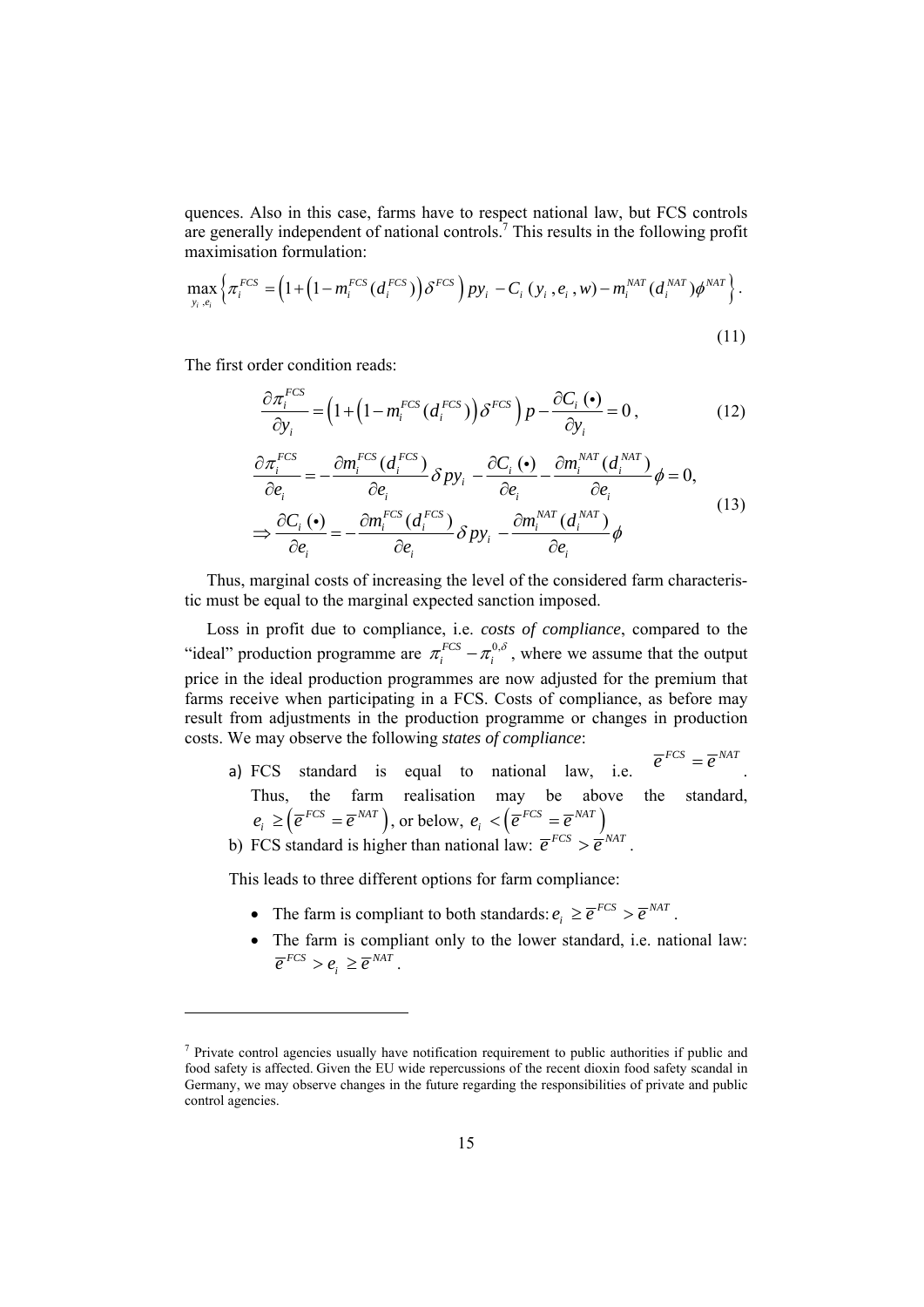• The farm is non-compliant to both standards:  $\overline{e}^{FCS} > \overline{e}^{NAT} > e_i$ .

Thus, overall, we observe three states: full compliance to both standards, no compliance to both standards, or compliance to national law but not the FCS standard. The costs of compliance expressed as expected loss in profit are represented in Table 6.

Again, costs of compliance only occur when the degree of compliance is below one for one or both of the standard types and when the threat of a control exists. When non-compliance to both standards is detected, the costs of compliance are largest compared to when only one standard is neglected or no infringement takes place. When the control probability zero, farms may be non-compliant without impacts on their profit as the farm can continue to sell the products under the FCS label. With respect to overall costs of compliance in the FCS system, it is to assume that the loss of the marketing premium due to non-compliance is the lowest when the FCS standard is very similar to the national one. For FCS standards that are much higher than national ones, the marketing margin is likely high as well and thus the incentive not to lose this advantage will be indirectly reflected in the costs of compliance.

| State of compliance                         | Assumption about control<br>probability          | Resulting profit loss<br>"costs of compliance")                                                                                                                                  |
|---------------------------------------------|--------------------------------------------------|----------------------------------------------------------------------------------------------------------------------------------------------------------------------------------|
| Compliant to both<br>standards              | Not relevant                                     | None                                                                                                                                                                             |
| Non-compliant to both                       | $c_i^{NAT} > 0$ , $c_i^{FCS} > 0$                | Exist, larger than in case 1.                                                                                                                                                    |
| standards                                   | $c_i^{NAT} = 0$ , $c_i^{FCS} = 0$                | None                                                                                                                                                                             |
| Compliant to national<br>law but not to FCS | $c_i^{FCS} > 0$ , not relevant for<br><b>NAT</b> | Exist, but smaller than cost of<br>compliance when non-<br>compliant to both standards.<br>Depends on marketing margin<br>and difference between nation-<br>al and FCS standard. |
|                                             | $c_i^{FCS} = 0$ , not relevant for<br>NAT        | None                                                                                                                                                                             |

Table 6: States and costs of compliance for case 3

*Source: Own representation.* 

# *Case 4 – Participation in both: SPS and FCS*

The final issue relates to the farmer's decision problem when participating in the SPS and thus being obliged to CC and additional participation in a FCS. Hence, the elements and assumptions from the previous cases are combined to reflect this situation. The resulting farm profit maximisation problem is given by: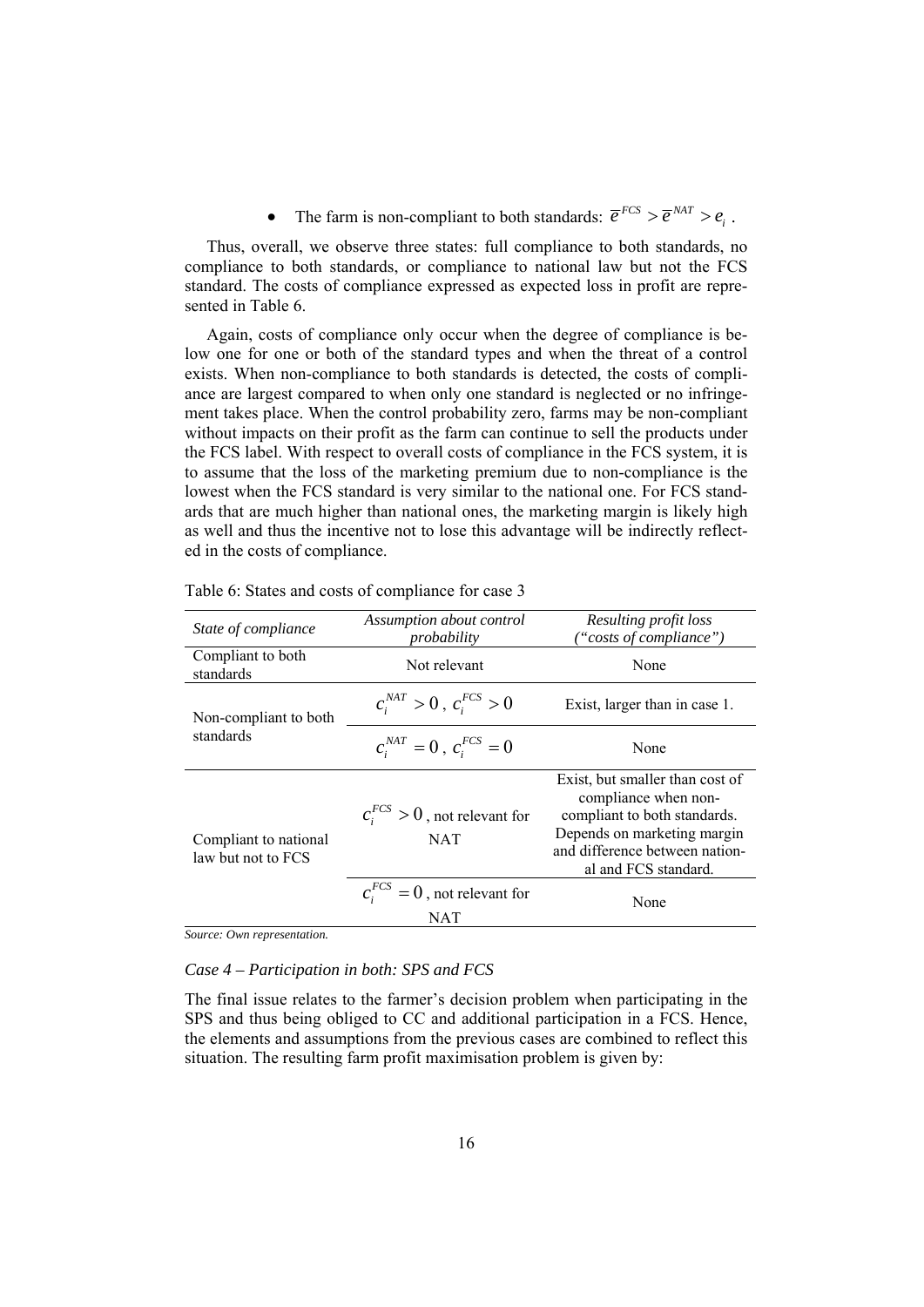$$
\max_{y_i, e_i} \left\{ \pi_i^{CC+FCS} = \left( 1 + \left( 1 - m_i^{FCS} (d_i^{FCS}) \right) \delta^{FCS} \right) p y_i - C_i (y_i, e_i, w) - m_i^{MAT} (d_i^{MAT}) \phi^{MAT} + SFP - m_i^{CC} (d_i^{CC}) \rho (d_i^{CC}) SFP_i \right\}, \quad (14)
$$

with first order conditions:

$$
\frac{\partial \pi_i^{FCS}}{\partial y_i} = \left(1 + \left(1 - m_i^{FCS}\left(d_i^{FCS}\right)\right)\delta^{FCS}\right)p - \frac{\partial C_i\left(\bullet\right)}{\partial y_i} = 0\,,\tag{15}
$$

$$
\frac{\partial \pi_i^{FCS}}{\partial e_i} = -\frac{\partial m_i^{FCS}(d_i^{FCS})}{\partial e_i} \delta p y_i - \frac{\partial C_i(\bullet)}{\partial e_i} - \frac{\partial m_i^{NAT}(d_i^{NAT})}{\partial e_i} \phi
$$
\n
$$
-\frac{\partial m_i^{CC}(d_i^{CC})}{\partial e_i} \rho(d_i^{CC}) S F P_i = 0
$$
\n
$$
\Rightarrow \frac{\partial C_i(\bullet)}{\partial e_i} = -\frac{\partial m_i^{FCS}(d_i^{FCS})}{\partial e_i} \delta p y_i - \frac{\partial m_i^{NAT}(d_i^{NAT})}{\partial e_i} \phi
$$
\n
$$
-\frac{\partial m_i^{CC}(d_i^{CC})}{\partial e_i} \rho(d_i^{CC}) S F P_i .
$$
\n(16)

The optimal level of compliance combines elements from cases 1-3 indicating that marginal costs of adjusting the level of the production characteristic considered are now driven by all relevant standards. *Costs of compliance* are defined according to the previous cases, i.e.  $\pi_i^{CC+FCS} - (\pi_i^{0,\delta} - SFP_i)$  with the same assumptions as before. With respect to the *states of compliance*, we may observe the following:

- a) Full compliance to all standards:  $e_i \geq \{ \overline{e}^{NAT}, \overline{e}^{CC}, \overline{e}^{FCS} \}$ .
- b) No compliance to any standard:  $e_i < \{\overline{e}^{NAT}, \overline{e}^{CC}, \overline{e}^{FCS}\}\$ .
- c) Partial compliance with the standards.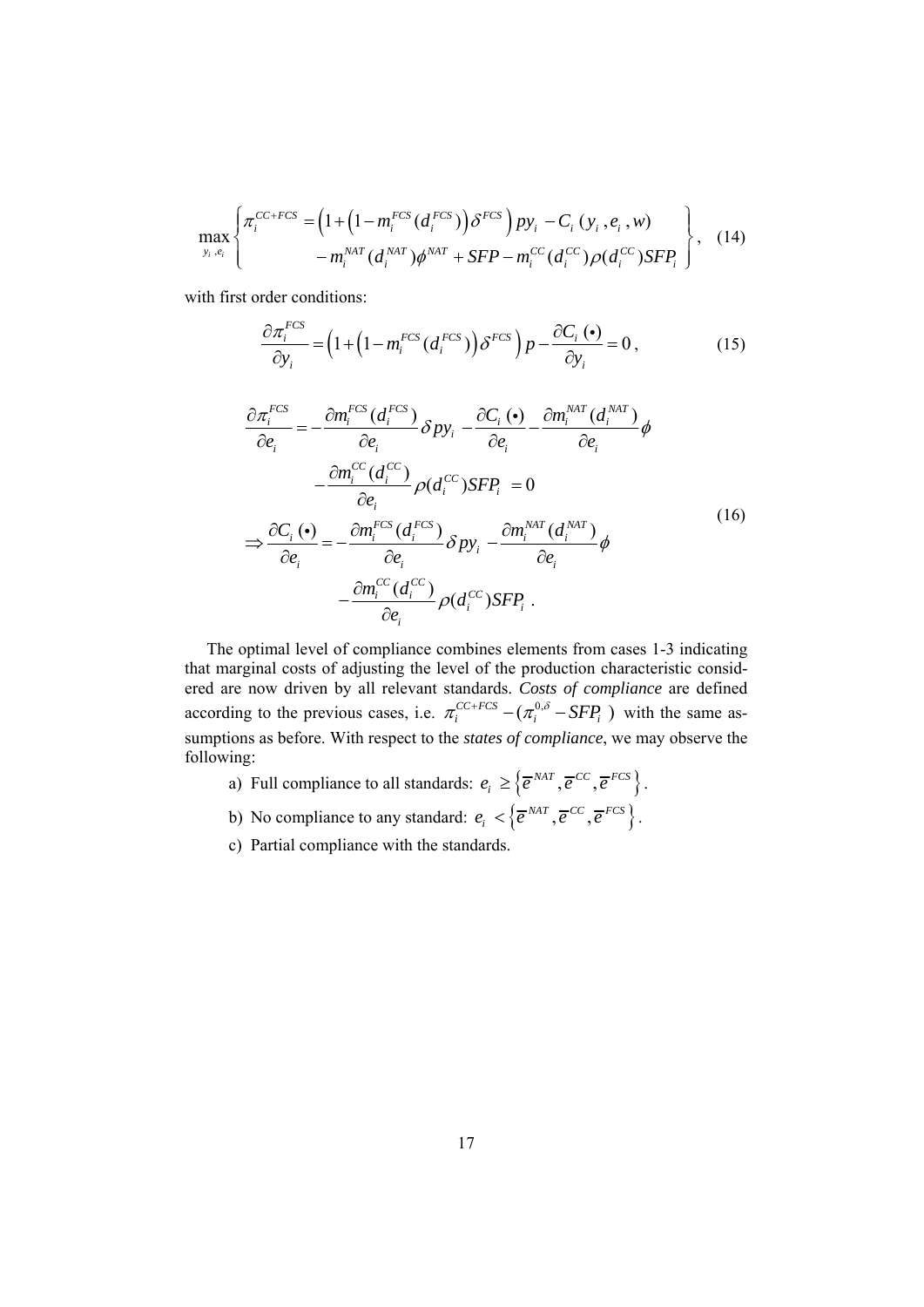Table 7: States and costs of compliance for case 4

| State of compliance             | Assumption about control<br>probability               | Resulting profit loss<br>("costs of compliance")                                                         |  |
|---------------------------------|-------------------------------------------------------|----------------------------------------------------------------------------------------------------------|--|
| Compliant to all stand-<br>ards | Not relevant                                          | None                                                                                                     |  |
| Non-compliant to all            | $c_i^{NAT} > 0$ , $c_i^{CC} > 0$ ,<br>$c_i^{FCS} > 0$ | Exist, larger than in all other<br>cases.                                                                |  |
| standards                       | $c_i^{NAT} = 0$ , $c_i^{CC} = 0$ ,<br>$c_i^{FCS}=0$   | None                                                                                                     |  |
| Only partial compli-<br>ance    | Control probability larger<br>zero for specific case. | Exist, but size depends on<br>marketing margin and differ-<br>ence between national and<br>FCS standard. |  |
|                                 | Control probability equal<br>zero for specific case.  | None                                                                                                     |  |

*Source: Own representation.* 

As before, costs of compliance only occur when the degree of compliance is below one for at least one of the standard types and when the threat of a control exists and control also takes place (Table 7). When non-compliance to all standards is detected, the costs of compliance are largest compared to when only one standard is neglected or no infringement takes place. When the control threat is not credible, i.e. control probability is equal to zero, farms may be non-compliant without impacts on their profit.

#### *3.2 Comparison of cases and hypothesis derivation*

In the last section, the various cases of participation in CC and FCS and states and costs of compliance with the respective standards were discussed. Costs of compliance only occur when farms not automatically comply with the standards under their optimal production programme. The derivative of the profit function with respect to the level of the farm characteristic *e* becomes relevant when a credible control threat of a respective standard exists. The optimal realisation of a specific level of the farm characteristic under CC, FCS or both resemble each as they all depend on the detection probability, the degree of compliance as well as the imposed sanction if the respective standard is not met. The more schemes are relevant on the farm, the more terms related to detection and sanctions have to be considered in the compliance decision.

Given these theoretical derivations we can derive hypotheses about the farmer's behaviour regarding participation and compliance. The formulated hypotheses are divided into two blocks: Hypothesis one to three deal with the general choice to participate in cross compliance and farm certification programmes where the second block (hypothesis four to seven) focus on the decision regarding the degree of compliance.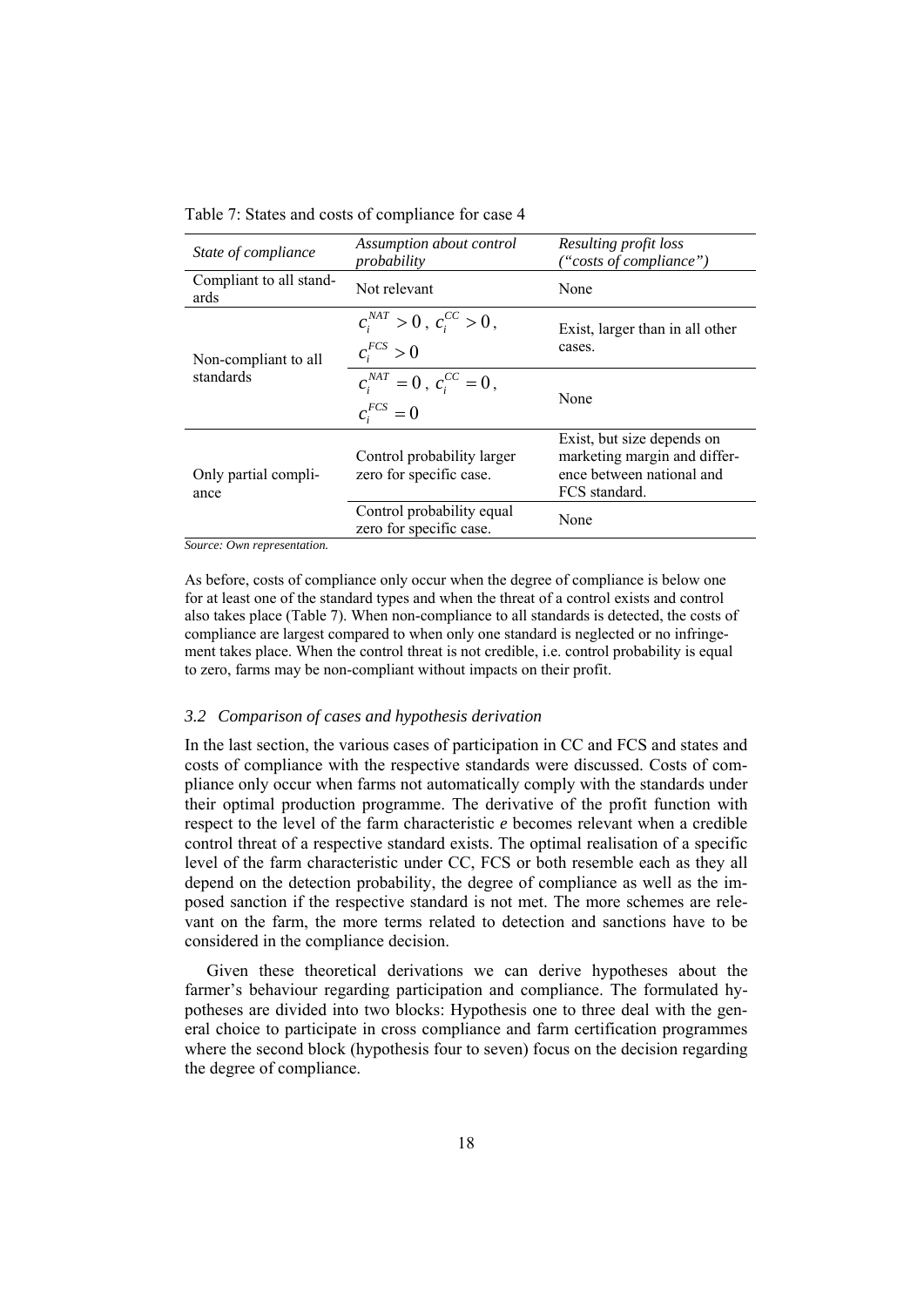# *Participation choice*

- Hypothesis 1: Low costs of compliance to the CC and/or FCS standards determine farmers' decision to participate in the respective system(s).
- Hypothesis 2: High fines or detection probabilities determine farmer's decision not to participation in the system.
- Hypothesis 3: Standards close to the national minimum requirements lead farms to participate in CC or FCS system.

# *Degree of compliance*

- Hypothesis 4: Farms expecting a higher detection probability, higher fines, or both, will show a higher degree of compliance with obligations resulting from CC and/or FCS.
- Hypothesis 5: Farmers may have motives to fully comply with the obligations that are not captured explicitly in the above presented approach as for example personal beliefs regarding authority of the government, animal welfare, risk aversion or societal status.

# **4 Evidence from Austrian farm survey**

# *4.1 Farm survey overview*

Using different avenues (agricultural research center, agricultural chamber, certification agencies and other contacts) 113 livestock farms in Austria were contacted of which 65 farms participated in the survey which was conducted in the year 2009. Thus, the survey is not representative of the farm population in Austria, but still provides meaningful insights on compliance behaviour of farmers. Out of the 65 farms, 61 farms were able to fully answer the questionnaire. The farms were distributed over Austria with 31 farms located in Styria, 12 farms in Lower Austria, 8 farms in Salzburg, four farms in Upper Austria and Tyrol, respectively, as well as two farms in Carinthia. Main production focus of 38 farms is beef fattening and dairy production, the remaining 23 farms generate most of the income with pig fattening. The farms all received direct payments from the EU, and hence are obligated to comply with CC regulations. In addition, 90% of the farms participated in one or more FCS, i.e. 55 farms. Out of these 55 farms, 36 farms or 65% are certified as organic.

The survey was done at the farm site in personal 1-hour interviews with the farmer. In addition, supported by an Austrian veterinary official, an inspection of the animal confinements was done and data collected that was used to calculate an animal welfare index (see Annen et al., 2011). Hence, apart from the results of the survey, also on-farm degrees of compliance with legal veterinary requirements could be assessed. The full survey (in German) can be found in the Annex.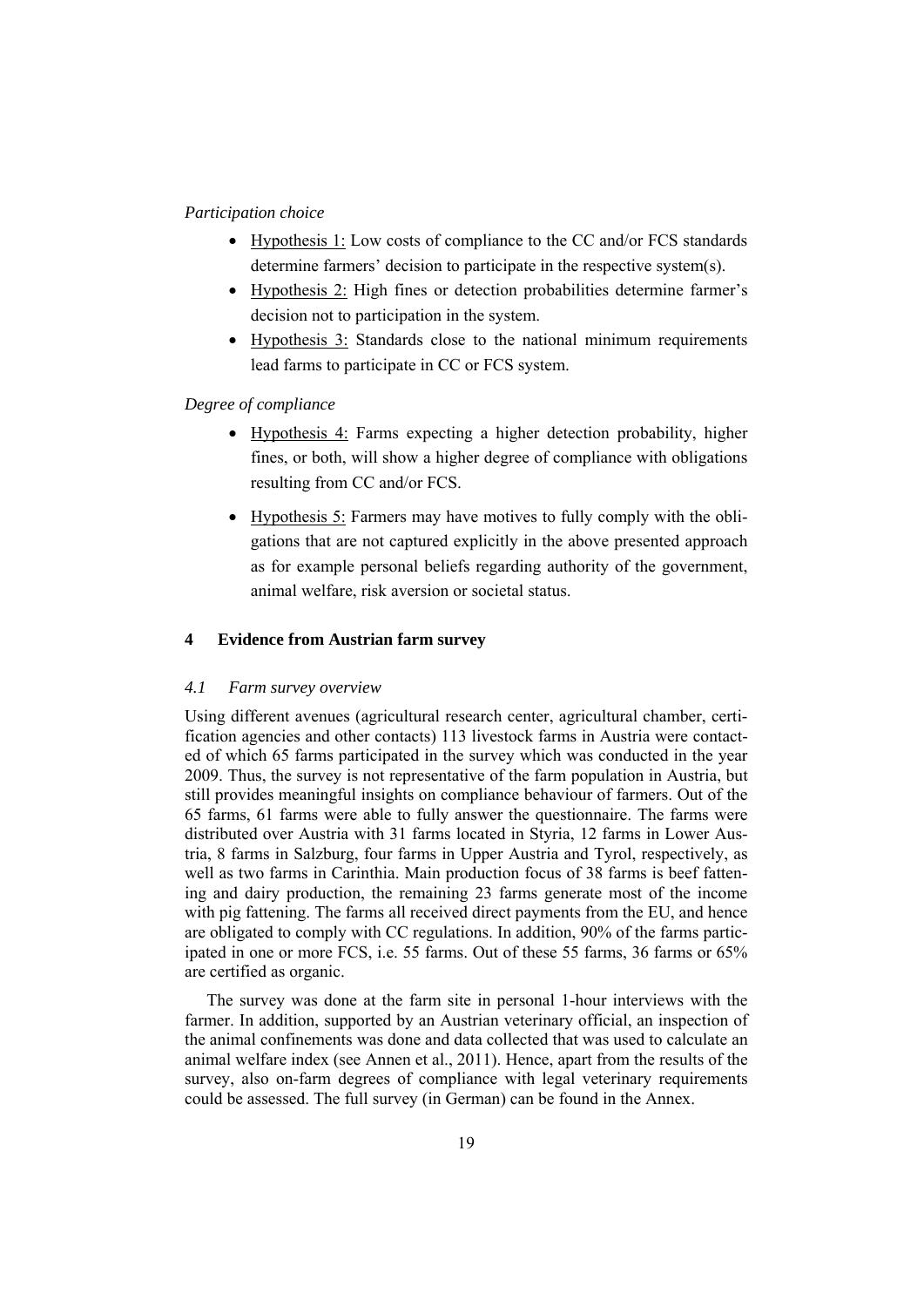# *4.2 Farmer's attitudes and behaviour towards CC and FCS*

# *Attitude and knowledge about CC and FCS*

General attitude towards CC was positive within the population of the questioned farmers with about 59% considering the introduction of the *CC system* as "somewhat" or "very useful"  $(q22)^8$ . But also about 41% of the farmers claim the CC obligations to be "somewhat useless" (26%) or "completely useless" (15%). Nevertheless, about 79% of the farmers say that their knowledge level (q18) about CC is "average" (47%) or even "good" (32%), but also 3% of the farmers claim that they have no knowledge about it<sup>9</sup>. This finding was confirmed in question  $17$ where it was asked how CC obligations relate to national law. About 42% answered that CC obligations are widely captured already by national Austrian obligations, another 33% said that they are completely covered by national law whereas only 17% said that they are not or almost not captured by national regulations with the remaining respondents said that they don't know the answer.

# *Reasons for compliance and participation in CC and FCS*

When it comes to compliance with the CC obligations (q58) the following ones are listed as main reasons for compliance (in descending order): prevention of SFP reduction (listed as important or very important by 93%), overlapping with FCS obligations (62%), concerns regarding animal protection (51%), concerns regarding consumer protection (48%), prevention of financial sanctions (33%) and endorsement of CC system (8%).

Turning to the comparison of the relevance of the CC and the FCS system, 66% of the sampled certified farmers answered that the compliance with the FCS (q53) has the highest priority for them where for only 12% the priority is on the CC obligations and 22% ranked both systems as equally important. When the farmers were asked to rank both systems by their financial importance (q55), the result tendencies were the same with an even slightly stronger importance on the FCS (77%) and an average increase in income (q61) due to the participation by about 9% (standard deviation of 11). Inquiring the reasons for participation in a FCS (q59), highest importance was assigned most often to "trust in the certificate" (74%), "improved marketing of products" (72%) and "increase in revenue" (70%), whereas the least importance was assigned most often to a potentially "reduced administrative control rate" (93%) and the "overlap with CC obligations" (95%). As other relevant reasons "minimum requirements in supply chain" (60%), "animal welfare considerations" (60%) and "organic/alternative way of living" (57%) were mentioned. For those 6 farms that are not certified (q64), 3 responded that they generally do not intend to enter a FCS with the most important reason listed (q65) being that the farm structure does not fit for such a

l

<sup>8</sup> Number refers to question number in survey.

<sup>&</sup>lt;sup>9</sup> Even though all farms actually receive direct payments!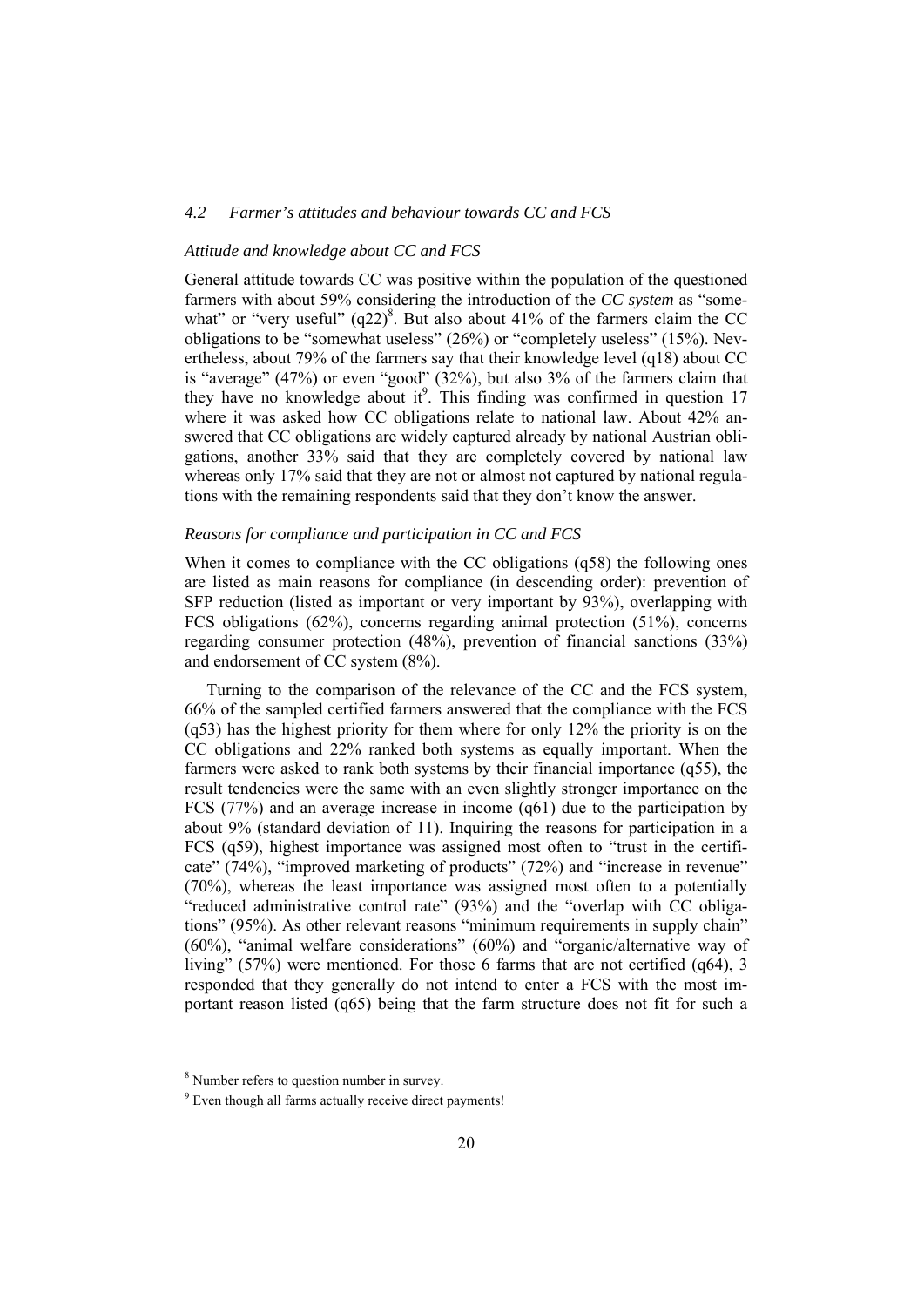standard. Other reasons mentioned were that some obligations were "counterproductive" or that investment costs were too high.

# *Decision on degree of compliance*

The decision about the degree of compliance seems to be an important one from a theoretical perspective. Two questions deal with this issue, asking if farmers do comply with all regulations and if they may intentionally not comply with some obligations (q56, q57). The survey reveals that about 33% of the farmers do not comply with some of the CC obligations, but that all of these cases of noncompliance result from the use of transition periods for specific obligations or problems with the structural design of the farm buildings. Similarly, according to the question about investments and degree of compliance (q40), all farmers expect to fulfil all obligations after the termination of all investments and construction projects. The on-farm inspection of CC made in the context of this survey revealed that the degree of compliance on average was 97% with 50% of the farms fulfilling all CC obligations already at the time of the survey. Hence, in practice, given the density of regulations relevant on the farm and the link of compliance with sanctions, the decision about degree of compliance seems not to be relevant. Supporting evidence is also the observation that 75% of the farmers state that they have made very positive (10%), positive (42%), or at least neutral (23%) experiences with EU law (q83) and that about 66% of the farmers said that considerations about legal conformity with current law play a certain role in their decisions (q84). In addition, about 85% of the surveyed farmers said that animal welfare and consumer protection play a large or very large role in their decision comply with the law.

# *Costs of compliance*

As the most work and cost intensive obligations (q31), "cleanliness of housing facilities", "identification and registration of pigs" and "mutilation requirements for cattle" were named, where "cleanliness of housing facilities" received by far the highest number of checks (56%). 66% of the farmers ranked the administrative burden (q43) in the FCS to be the largest, whereas 25% said that the administrative work is the same in the CC and FCS systems. With respect to investments into animal production in the last five years (q32), farmers invested on average about  $25.000-50.000$  Euro, and for about  $61\%$  of the farmers,  $11-30\%$  of the money was necessary to fulfil all CC obligations (q33) and for about 40% of the farmers, 10% of the investments were needed to comply with certification standards (q35). Hence, in both cases, there existed also quite a number of farmers that did not do the investments for compliance purposes but for other reasons.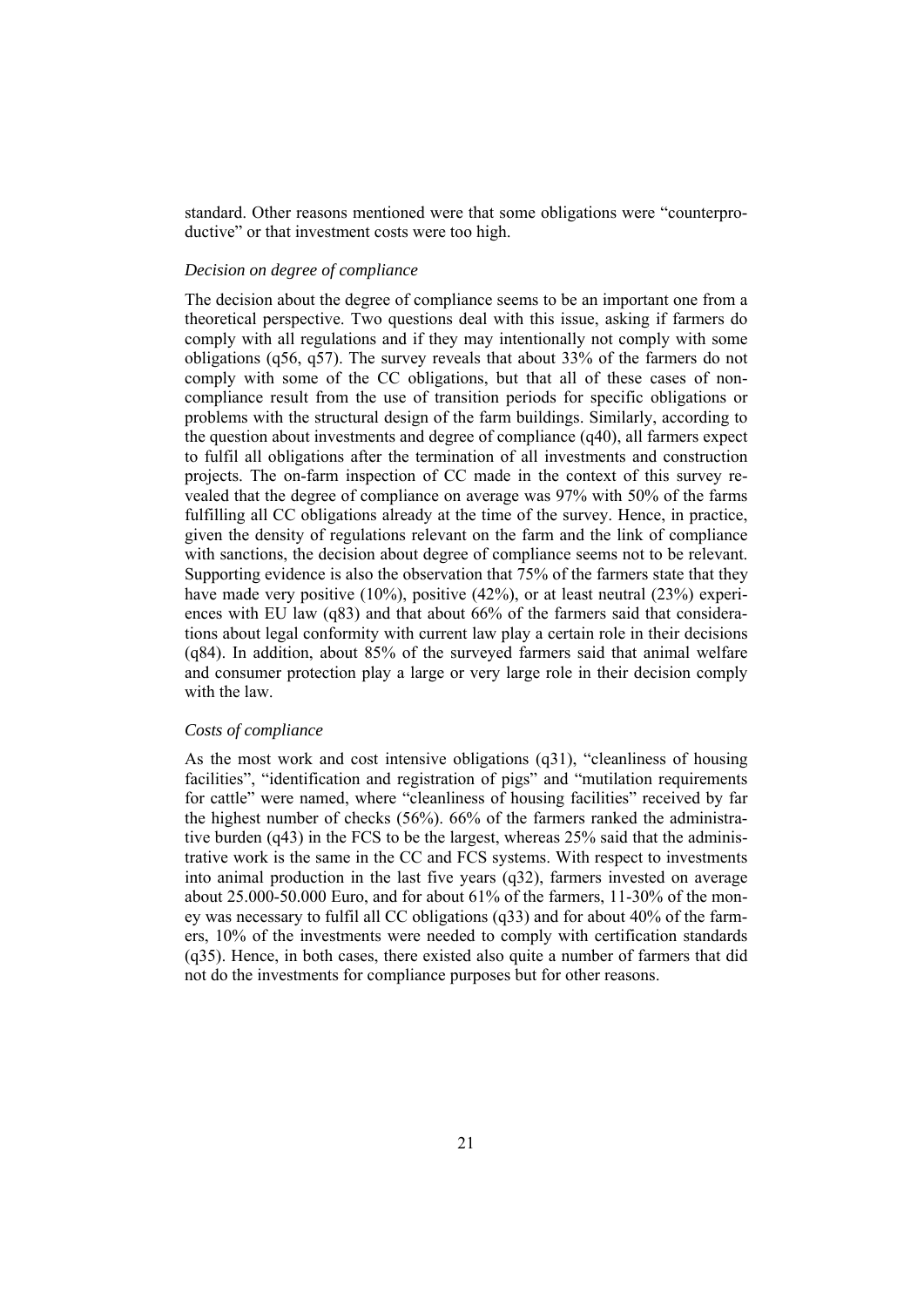#### *Monitoring, detection and sanctions*

l

On average, the sampled farmers expect a CC *control* every third year  $(q46)^{10}$ . The variation in expectation was striking with some farmers expecting a control only once in 20 years and others every quarter of the year. In reality, since the introduction of the CC system, about 36% of the farms have not been monitored, another 36% were controlled once and the remaining farms two to six times (q48). On 15% of the farms, non-compliance with one or more obligations was found where requirement about "maintenance of agricultural land" was the one with the most objections.

The expected *detection* rates in the various monitoring exercises (general farm control by veterinary agency, CC control, FCS control) are on average rather close and in the area of 81%-90% (veterinary agency) and 91%-100% detection rate in the respective CC and FCS controls, even though in the case of the FCS control about 65% of the farmers expect with a detection rate of 100% that noncompliance will be detected (contrary to only 45% in the veterinary control).

A cut in direct payments is by far the most deterrent *sanction* (q71), followed by a damage of their public image and an increase in the rate of CC control. Questioned about the expected reduction in SFP payment, farmers expected the premium to be reduced (q74) by about 6% on average for a first case of non-compliance in the area of animal welfare. For a repeated case of non-compliance they expected this rate to move up to about 13% on average. The highest reduction was expected for a deliberate case of non-compliance with a CC obligation with about 87% average reduction of the SFP. For FCS control (q72), the most deterrent sanctions were the expulsion from the certification system, followed by a contract penalty (as e.g. no use of the logo for a specific period of time) and a cost intensive additional control. Regarding indirect sanctions or effects on their societal status (q75), 44% said that the image loss when non-compliance with obligations is detected play a large role in their decision, and the prohibition of animal production in the future has an even more significant threat potential for 95% of the farmers. With respect to a potential increase in the control rate due to detected non-compliance, only 9% of the farmers responded that this impact significantly their decision. When asked about the reality of CC and FCS control on the sampled farms, the results where much less drastic: When non-compliance with CC obligations were found, in 87% of the cases no sanctions were imposed. Similarly, when deviations from FCS standards were detected in 14 of 20 cases no sanctioning was undertaken (q52). In the remaining six cases, a new control was scheduled.

<sup>&</sup>lt;sup>10</sup> Even though mean and median were close together, some expected a control only once in 20 years, others every quarter of a year.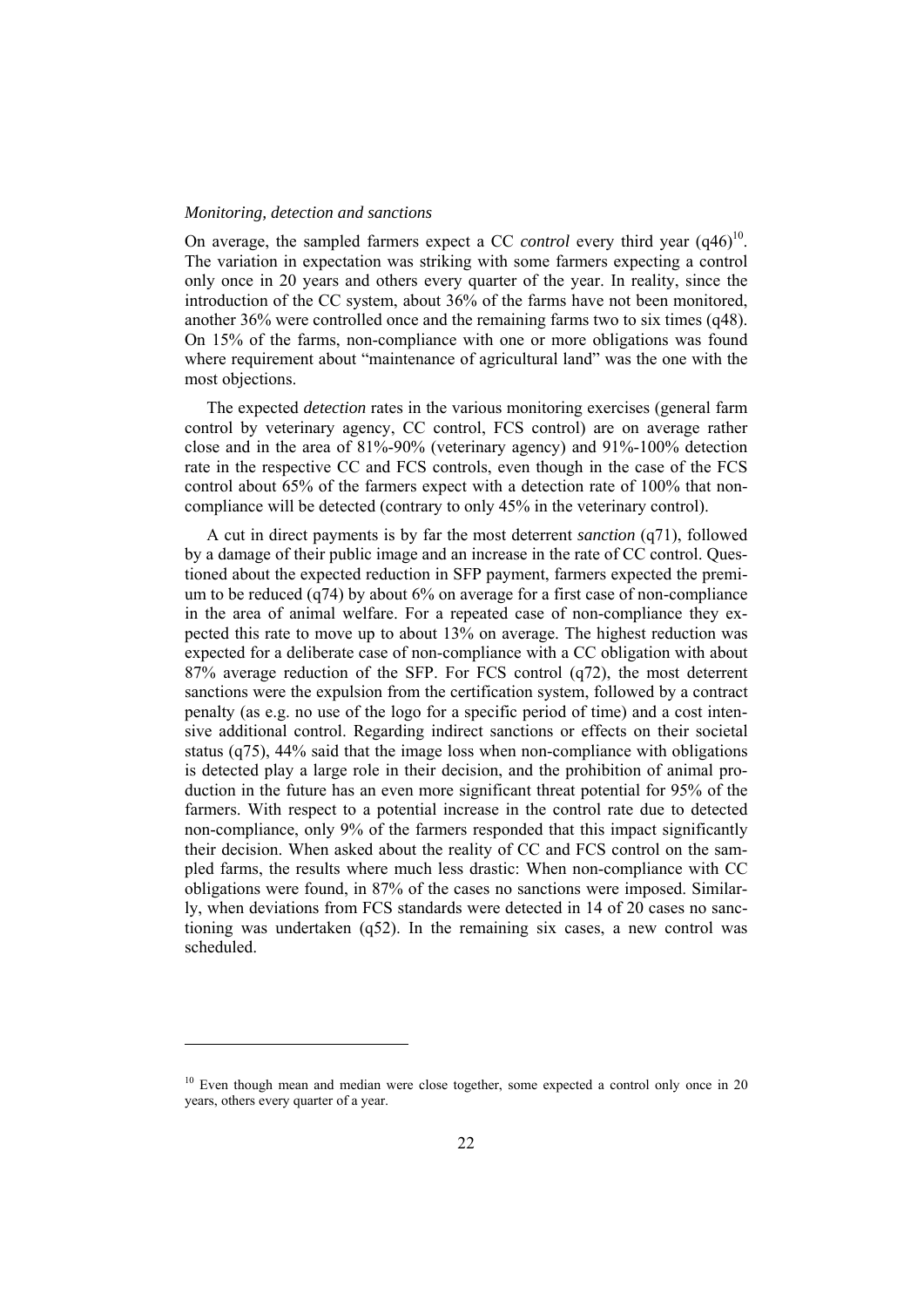# *Potential integration of the systems*

Given the discussion about a potential integration of the CC and FCS system and the use of the monitoring results from one system to reduce the administrative control burden in the other system, the survey also included some questions regarding this topic. About 81% of the farmers think that a replacement of CC controls by FCS controls (q28) is "very useful" and also support in majority (81%) the idea that results from a FCS control should be used in CC monitoring (q25). Only 7% of the farmers were not willing to show results of FCS controls to the official monitoring bodies. This result strongly supports ideas to further consider the integration of existing certification schemes.

# *4.3 Determinants of participation in FCS*

Next, we apply a limited dependent model approach to formally test the determinants of participation for the sample farms. Farmer's have to make a decision about participation in the SPS and about participation in a FCS. However, as the survey results reveal, also supported by simulations performed by Raggi *et al.* (2008), participation in SPS is important for farmers in financial terms but rather costless in terms of compliance for most farmers. The question to ask would be then, if farmer's degree of compliance depends on their risk aversion, financial abilities, moral considerations or other characteristics (as for example also assumed in Nitsch and Osterburg 2007). Nevertheless, also here, the survey revealed that after a transition period and additional investments, all farms will be 100% compliant with the regulations. This means that questions on the willingness of farmers to participate in FCS in addition to CC and the related degree of compliance are left. Given that we were not able to gather information on the degree of compliance to certification for our specific sample of farmers, only the willingness to participate (WTP) can be analysed subsequently. This WTP in FCS in addition to CC may be explained by determinants such as specialisation of the farm, investments in order to fulfil with the obligations, expectations about controls, or social factors such as age, education, risk behaviour, general believes.

For this kind of discrete binary choice problem, logit or probit models are well suited (Verbeek 2000) and both generally yield very similar results in empirical work (Verbeek 2000, p. 179). Hence, for reasons of convenience and previous experience, we focus on the standard normal distribution underlying the probit model. Our approach follows closely Defrancesco et al. (2007) and Vanslembrouck et al. (2002) in their empirical approach. Denoting the cumulative normal distribution as used in the probit model with  $F(\cdot)$ , the probability of participating in a FCS is defined as:

$$
P(y_i = 1) = F(\Theta_i)
$$
 and  $P(y_i = 0) = 1 - F(\Theta_i)$ , (17)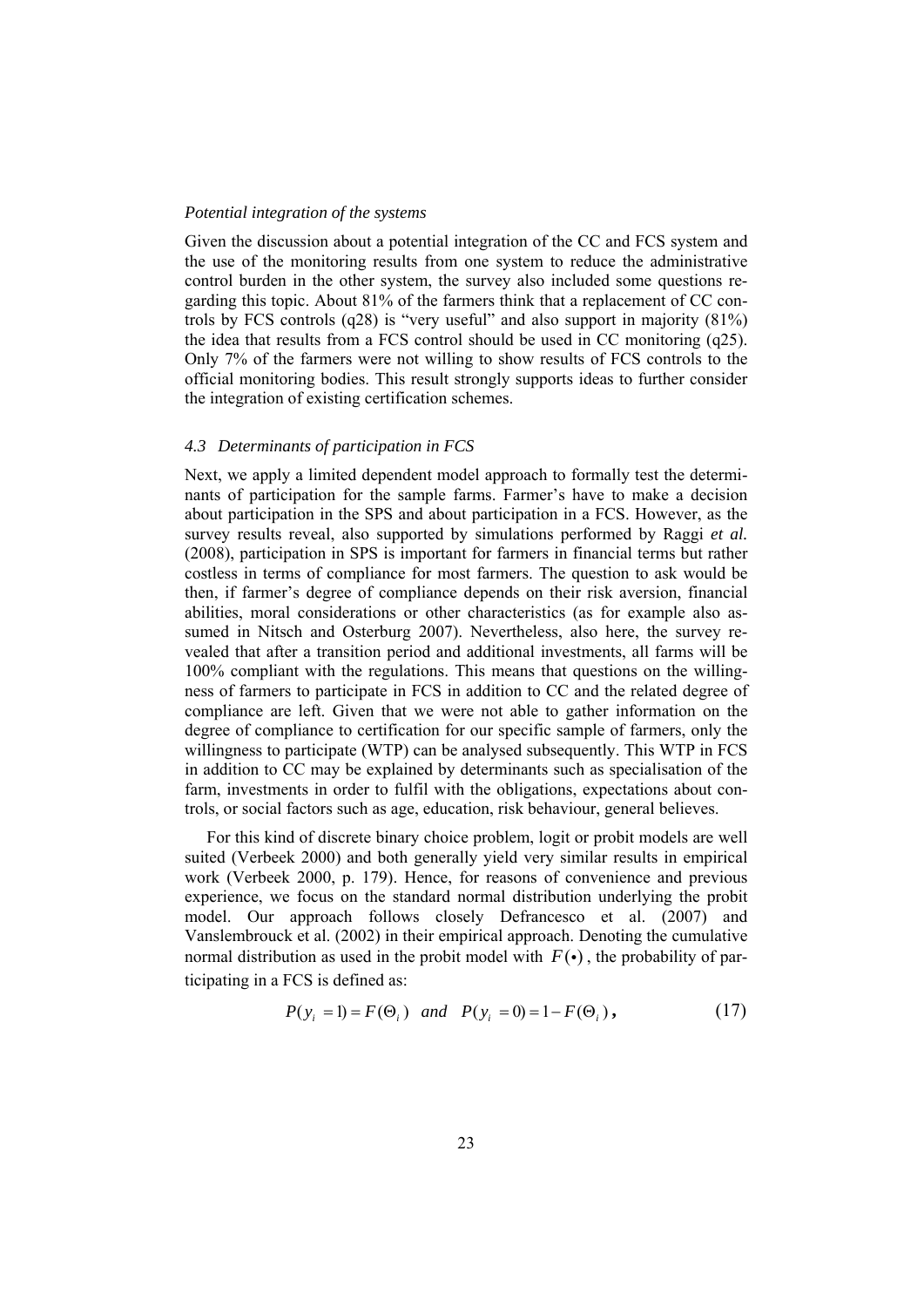where  $y = 1$  means that the farmer is willing to participate in a FCS, and *y* = 0 refers to the opposite,  $\Theta$  is formed by the following variable based on the survey results as discussed in Section 4.2:

$$
\Theta_i = \beta_0 + \beta_1 Age + \beta_2 EDU + \beta_3 FType + \beta_4 LastINV + \beta_5 FutINV
$$
  
+  $\beta_6 ExpConCC + \beta_7 ExpDetecFCS + \beta_8 ExpSanImage + \beta_9 ExpSanIncCon$   
+  $\beta_{10} Risk + \beta_{11} ExpeEU + \beta_{12} LegConf + \beta_{13} ANWELF$   
+  $\beta_{14} CPROT + \beta_{15} LastPft + \beta_{16} DP$ 

indicate the expectations about their impact on the willingness to participate in The variable definitions follow from Table 8. The signs behind the variables FCS:  $(+/-)$  stands for a positive/negative impact and  $(\sim)$  indicates an a priori unclear effect.

(18)

The variable definitions follow from Table 8. The signs behind the variables indicate the expectations about their impact on the willingness to participate in FCS:  $(+/-)$  stands for a positive/negative impact and  $(\sim)$  indicates an a priori unclear effect.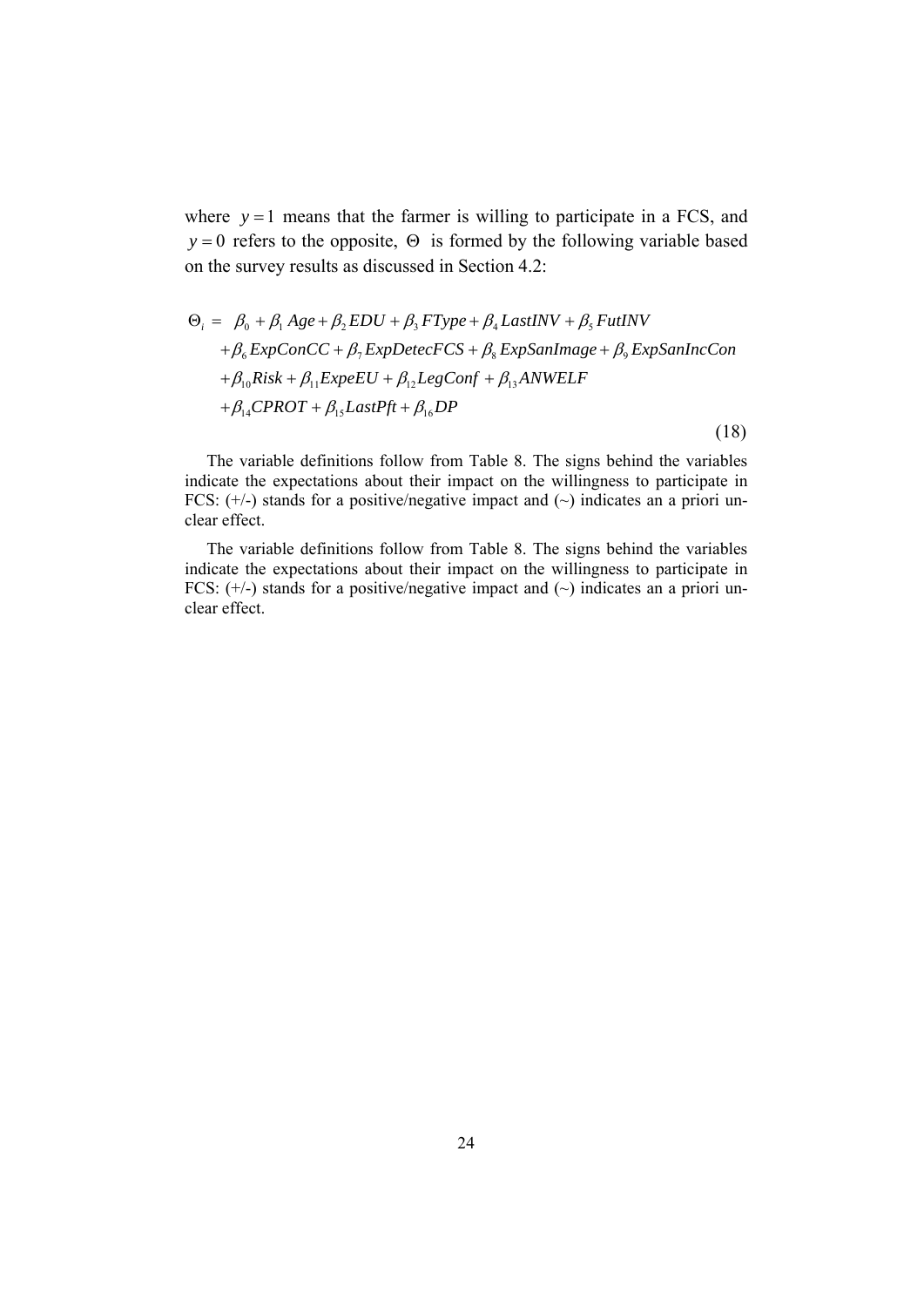# Table 8: Variable definition

| Variable name (related question<br>in survey)                                       | Variable<br>type        | Definition                                                                                         | Expect.<br>impact |
|-------------------------------------------------------------------------------------|-------------------------|----------------------------------------------------------------------------------------------------|-------------------|
| Age $(q2)$                                                                          | Continuous              | Years                                                                                              |                   |
| EDU: Agricultural education<br>(q4)                                                 | Categorical,<br>ordered | 1: Apprenticeship: 2: Certified tech-<br>nical farmer: 3: (Applied) University<br>degree; 4: Other | $^{+}$            |
| FType: Farm type (q7)                                                               | Binary                  | Part $(=0)$ or full time $(=1)$                                                                    | $^{+}$            |
| <b>LastINV</b> : Farm investment in<br>last 5 years (q32 with categories<br>merged) | Categorical,<br>ordered | 1: 0€-50.000€; 2: >50.000€                                                                         | $^{+}$            |
| FutINV: Investment in next 3<br>years (q37 with categories<br>merged)               | Categorical,<br>ordered | 1: 0€-10.000€; 2:> 10.000€-50.000€;<br>3: >50.000€-150.000€; 4 >150.000€                           | $^{+}$            |
| ExpConCC: Expected control<br>rate CC (q46 with categories<br>merged)               | Categorical,<br>ordered | 1: >10 yrs; 2: >5-10 yrs; 3: 2-5 yrs;<br>$4: \leq 1$ yrs                                           |                   |
| ExpDetecFCS: Expected detec-<br>tion rate FCS (q70 with catego-<br>ries merged)     | Categorical,<br>ordered | 1: 91-100%; 2: 81-90%; 3: 71-80%; 4:<br>$>=70%$                                                    |                   |
| ExpSanImage: Expected indi-<br>rect sanction: image loss (q75A)                     | Categorical,<br>ordered | 1: No relevance; 2: Small relevance;<br>3: Large relevance; 4: Very large<br>relevance             |                   |
| ExpSanIncCon: Expected<br>sanction: increased control rate<br>(q75B)                | Categorical,<br>ordered | 1: No relevance; 2: Small relevance;<br>3: Large relevance; 4: Very large<br>relevance             |                   |
| <b>Risk</b> aversion $(q76)$                                                        | Categorical,<br>ordered | 1: Very averse; 2: Slightly averse; 3:<br>Neutral; 4: Somewhat risky; 5: Very<br>risky             |                   |
| ExpeEU: Experience with EU<br>law $(q83)$                                           | Categorical,<br>ordered | 1: Very bad; 2: Somewhat bad;<br>3: Neutral; 4: Somewhat good;<br>5: Very good                     |                   |
| LegConf: Personal ethics re-<br>garding legal conformity<br>(q84A)                  | Categorical,<br>ordered | 1: No relevance; 2: Small relevance;<br>3: Large relevance; 4: Very large<br>relevance             |                   |
| <b>ANWELF: Personal ethics</b><br>regarding animal welfare<br>(q84B)                | Categorical,<br>ordered | 1: No relevance; 2: Small relevance;<br>3: Large relevance; 4: Very large<br>relevance             | $^{+}$            |
| <b>CPROT:</b> Personal ethics re-<br>garding consumer protection<br>(q84C)          | Categorical,<br>ordered | 1: No relevance; 2: Small relevance;<br>3: Large relevance; 4: Very large<br>relevance             | $^{+}$            |
| LastPft: Last profit (q89)                                                          | Categorical,<br>ordered | 1: Very bad yr; 2: Bad yr; 3: Average<br>yr; 4: Good yr; 5: Very good yr                           |                   |
| <b>DP</b> : Direct payments received                                                | Continuous              | Euros                                                                                              |                   |

*Note: Direct payments were taken from public data base on direct support (Agrarmarkt Austria, 2010).* 

*Source: Own representation.* 

In total, two variations of the above equation (18) were estimated with the second variant representing a reduced version where some insignificant variables were left out. This increased the overall fit of the equation and the significance of most of the remaining variables without inducing sign changes or large changes in the size of the coefficients. This indicates a certain stability of the identified relation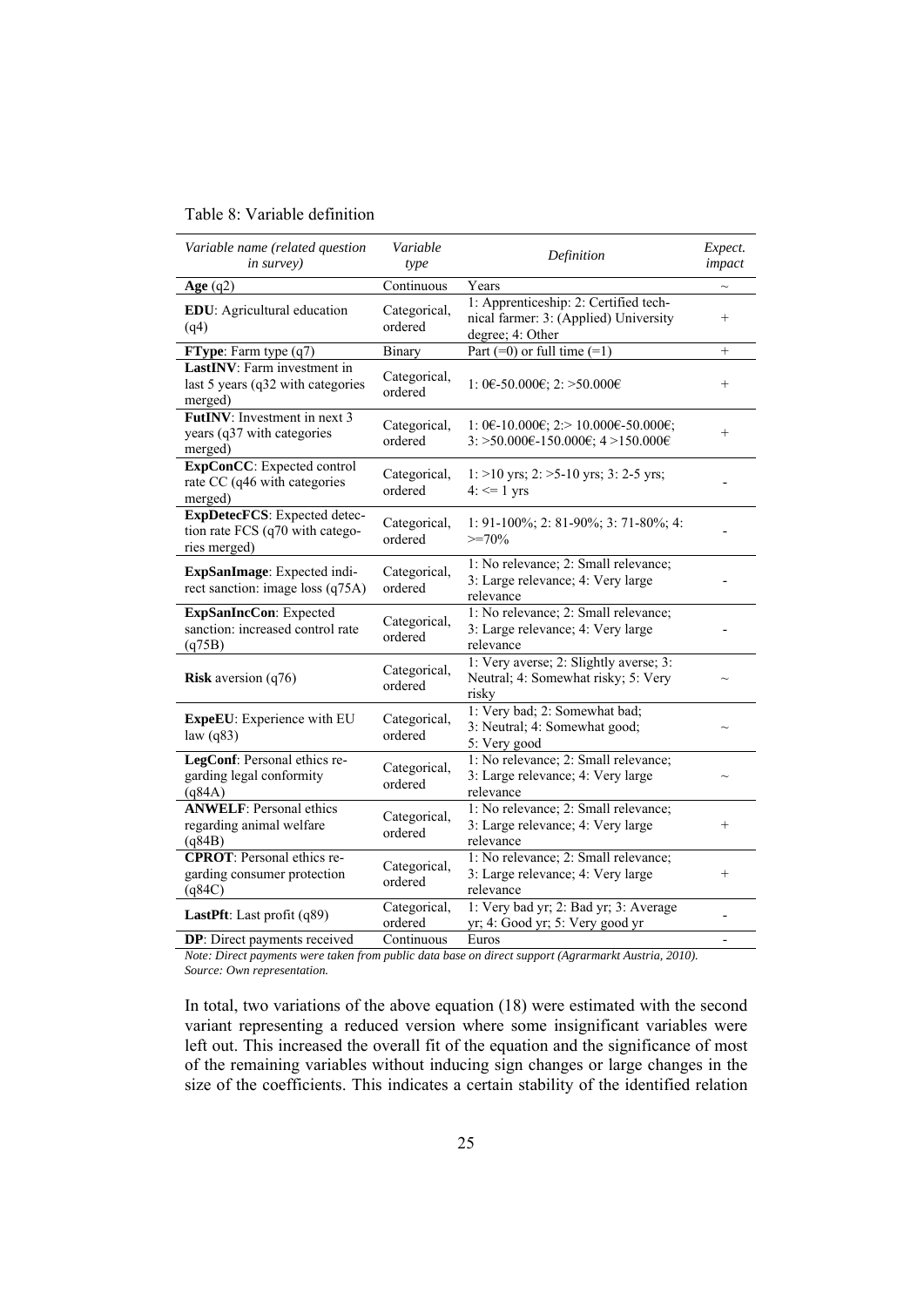between the explanatory variables and the probability to participate in FCS. Nevertheless, also in the reduced equation, only age and farm type could be identified as being significant at the 10% level and with the expected sign in the case of farm type.

# Table 9. Estimation results

Dependent variable: Participation in farm certification scheme (equal to 1 if participating,  $0 =$  otherwise)

Number of observations: 61

Observations with dependent variable y=1: 55

|                                                 | <b>Full equation</b> |                    | <b>Reduced equation</b> |                    |  |
|-------------------------------------------------|----------------------|--------------------|-------------------------|--------------------|--|
| <b>Variable</b>                                 | Coefficient          | <b>Probability</b> | Coefficient             | <b>Probability</b> |  |
| Intercept                                       | $-3.65$              | 0.39               | $-4.18$                 | 0.14               |  |
| Age                                             | 0.12                 | 0.05               | 0.12                    | 0.04               |  |
| Education                                       | 0.15                 | 0.66               | 0.25                    | 0.46               |  |
| Farm type                                       | 2.76                 | 0.12               | 2.26                    | 0.09               |  |
| Last investment                                 | $-1.21$              | 0.39               | $-1.10$                 | 0.36               |  |
| Future investment<br>Expected control rate      | $-0.28$              | 0.49               | $-0.28$                 | 0.48               |  |
| CC                                              | $-0.17$              | 0.80               |                         |                    |  |
| Exp. detection rate FCS<br>Exp. sanction: Image | $-0.25$              | 0.57               | $-0.30$                 | 0.48               |  |
| loss                                            | $-0.11$              | 0.72               |                         |                    |  |
| Exp. san.: incr. controls                       | 0.85                 | 0.23               | 0.83                    | 0.29               |  |
| Risk behaviour                                  | $-0.75$              | 0.29               | $-0.61$                 | 0.34               |  |
| Experience EU law                               | 0.34                 | 0.42               | 0.50                    | 0.15               |  |
| Ethics: legal conformity                        | 1.12                 | 0.33               | 1.43                    | 0.17               |  |
| Ethics: animal welfare                          | 0.29                 | 0.87               |                         |                    |  |
| Ethics: consumer protec.                        | 0.38                 | 0.84               |                         |                    |  |
| Last farm profit                                | $-0.04$              | 0.93               |                         |                    |  |
| Direct payments                                 | $-7.55E-05$          | 0.31               | $-6.19E-05$             | 0.33               |  |
| McFadden R-squared                              |                      | 0.52               |                         | 0.50               |  |
| Log likelihood                                  |                      | $-9.40$            |                         | $-9.87$            |  |
| Restr. log likelihood                           | $-19.61$             |                    | $-19.61$                |                    |  |
| <b>LR</b> statistic                             | 20.43                |                    | 19.47                   |                    |  |
| Prob(LR statistic)                              |                      | 0.20               | 0.05                    |                    |  |
| % of correct predictions                        | 93.44%               |                    | 93.44%                  |                    |  |

*Source: Own estimation.* 

# **5 Discussion of hypotheses**

# *Participation choice*

*Hypothesis 1* said that low cost of compliance drives farmer's decision to participate in CC or a FCS. Given the survey results, this hypothesis can be confirmed.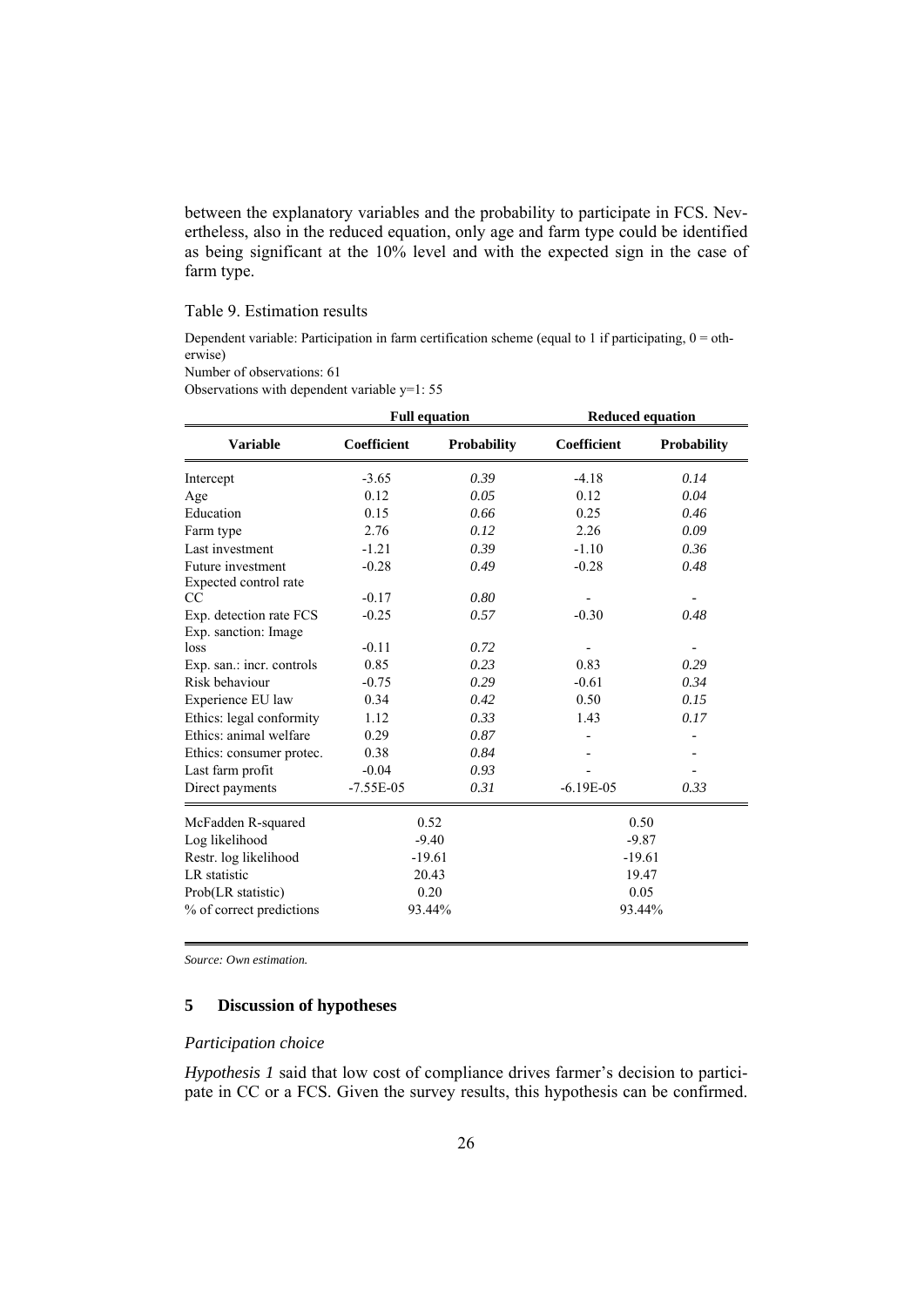Using as a proxy for costs of compliance past or planned investments, the survey results reveal that CC as a system is overwhelmingly accepted and investments were done or planned only partially to comply with CC obligations, but compliance was still achieved. Also for participation in a FCS, only minor parts of the investments were done in order to fulfil FCS obligations but for other reasons. Financial importance of the FCS was ranked highest as well as the participation reasons "trust in the certificate", "improved marketing of products" and "increase in revenue". This means that cost of compliance were marginal compared to the financial incentives provided by participation in a FCS. Similarly, the probit model results indicate that full time farms tend to favour participation in a FCS which indicates that economic reasons underlie this decision.

*Hypothesis 2* stated that expectations about high fines or detection probabilities indicate that farmers rather not participate in one or both of the systems. This hypothesis could not be confirmed. The few farmers that were not participating in a FCS, indicated as their main reason that the FCS requirements do not fit with their farm structure and specialisation.

The *third hypothesis* analyses whether standards close to the national minimum requirements lead farms to participate in CC or FCS system. In Austria in particular, for animal welfare requirements, national law is stricter than CC. This fact certainly drives participation in CC as it makes it easy for the farms to also apply for the SFP. This is confirmed by the finding that all farms in the survey participate in CC. With respect to participation in FCS, about 60% of the farmers said that they participated because these were minimum requirements in the production chain. Unfortunately, we cannot differentiate further how these minimum requirements relate to national law.

# *Decision about degree of compliance*

*Hypothesis 4* deals with the degree of compliance and its relation to expectations about controls, detection and sanctions. The survey shows that all farms aim at full compliance with all obligations even though rather different expectations about monitoring intensity exist. The additional assessment of on-farm degrees of compliance with legal veterinary requirements showed that most farms were compliant with all requirements (Annen *et al.*, 2011; Annen *et al.*, 2012). This shows that the objective to fully comply with all relevant regulation is not only an intention, but has also been achieved in practice on the farm. The survey further reveals that farmers on average expect to be controlled for CC obligations every third year. This question was not asked for FCS because the control rate is usually set in the codes of practice of the respective standards. Regarding detection rates, farmers expect rather high rates with about 80%-90% of all breaches to be found. The cut in direct payments and the expulsion from the certification system were considered as the most deterrent sanctions, even though in practice (especially in the FCS) first time cases of non-compliance did not lead to sanctions. Overall, the hypothesis can be confirmed as we observe high degrees of compliance as well as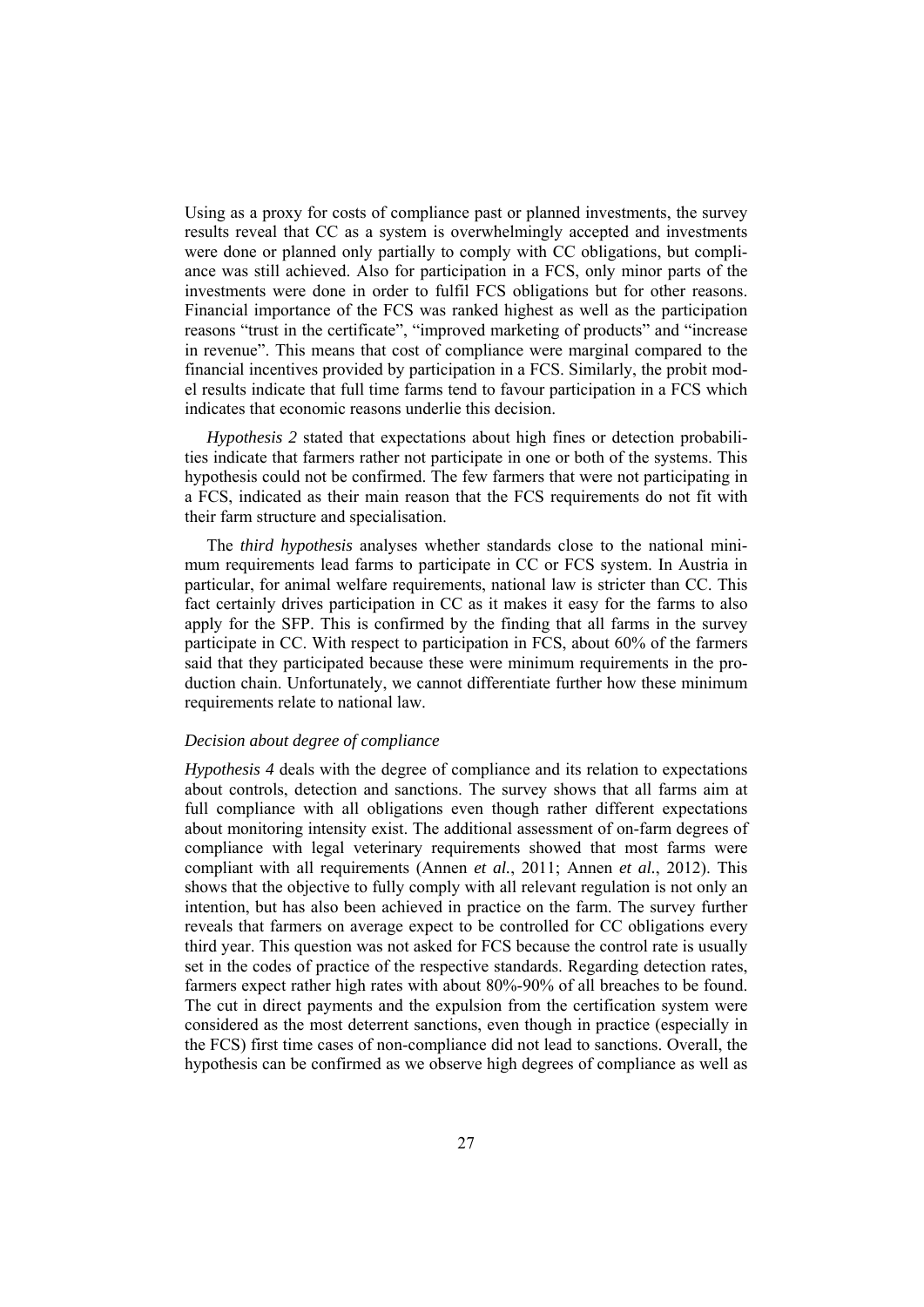high expectations about intensity of controls and detections with little variance among the surveyed farms.

*Hypothesis 5* about other motives to comply with obligations can be confirmed given the areas that were sampled in the survey. This means that image loss, prohibition of animal keeping, increase in control rate, risk aversion, legal conformity, animal welfare and consumer protection positively impact their decision to comply with the obligations even though a statistically significant impact could not be found in the econometric analysis.

## **6 Conclusions**

A theoretical model is developed to analyse participation and compliance decisions and behaviour regarding cross compliance and farm certification obligations considering different monitoring and sanction scenarios. Using individual farm survey data from Austrian farms, several hypotheses derived from the theoretical model are tested. Theoretically, farmers have several choices: Participation in the SPS itself is a choice (where no participation means that the farm is exposed to national law only), as well as membership in one more FCS. Apart from that, the degree of compliance is also a potential decision variable. Low costs of compliance drive farmer's decision to participate in CC or a FCS. Expectations about the monitoring intensity and the sanctions in relation to the benefits of the scheme (i.e. single farm payment or marketing gain from private label use) decide about the optimal level of compliance where this decision is made independently for each scheme. Nevertheless, farmers do not think so strategically about compliance and costs of compliance but rather try fulfilling all obligations in order to avoid a penalty. High expectations about detection rates, personal convictions and other factors such as the image loss related to such a penalty seem to contribute to this behaviour. In addition, especially on animal farms, full compliance strongly depends on the physical structures of the farm and thus on (past) investment decisions. Once, these investments have been realized, compliance is achieved as long as no further changes in the standards occur. The survey revealed that farmers put more importance on compliance with FCS than CC as the FCS provides the larger financial incentives.

Regarding compliance and control of compliance, for farm certification schemes, another issue regarding participation has to be considered: Too strict certification controls disincentive farms from participation, but too lenient controls discredit the certification scheme. Hence, level of standards, monitoring intensity and participation influence each other indirectly, and farm certification schemes must be careful to keep the balance between popularity of a label and level of standards and control intensity. Farm certification organisations try to avoid this dilemma by assigning independent control agencies with the monitoring, but still the antagonism between high participation and strict standards exist. The analysis of Farmer *et al.* (2007, p. 66) already discussed this issue and noted that certification organisations support non-compliant farms usually by "providing time to rectify a breach before membership is withdrawn". This observation is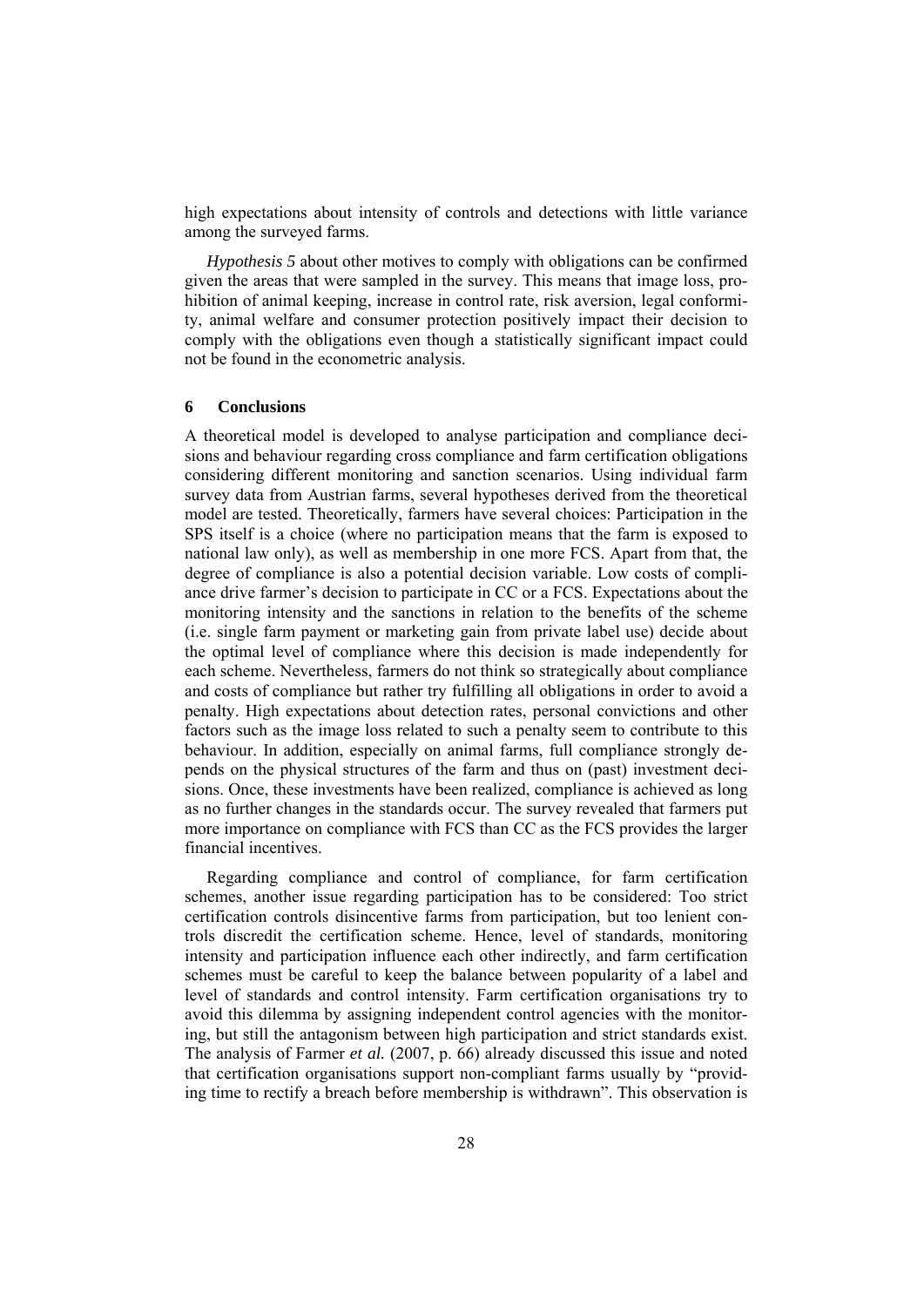supported also by results of our survey where out of 20 farms found with breaches only six farms had to pay for a repeated control, and no case of membership withdrawal occurred.

Finally, apart from the compliance issue, the potential further integration and synergies of CC and certification systems is a topic that surface in public discussion from time to time. Our survey revealed that farmers are very in favor of actions that may reduce their administrative burden and that they think that the integration of CC and certification schemes is a practical idea. Also, about 90% of the farmers were willing to facilitate sensitive information about control results between public and private administrative agencies. This indicates the importance farmers assign to this issue, but still, from a broader perspective it is not clear how it could work in practice given that not all areas of CC are covered by specific FCS. Apart from the already raised problems in Farmer *et al.* (2007), this would mean that CC controls must have knowledge about the FCS and the areas they consider in their control. At the same time problems arise when infringements of FCS rules were detected: because some FCS obligations are higher than what is expected for CC, and thus, non-compliance with FCS rules does not necessarily mean that also CC obligations are not fulfilled. Hence, if the CC administration wants to make use of certification results, data exchange about levels of standards has to be very comprehensive and result assessment would probably need to be standardized so that CC level of compliance and higher levels can easily be assessed.

As a concluding result, even though one has to be careful to extrapolate from a farm survey in Austria with about 65 farmers to the farm population of the EU-27, it was discovered that farmers strive to fully comply with CC and FCS legislation whereas cheating seem to occur only to small extent. With respect to the streamlining of administrative burdens of different certification and compliance systems, there is broad acceptance about such an approach but feasibility has to be proven first. Further research analysing actual compliance behaviour of farmers may be desirable, as the small survey size as well as the farm selection mechanism may lead to a positive bias overestimating the compliance behaviour of the farms.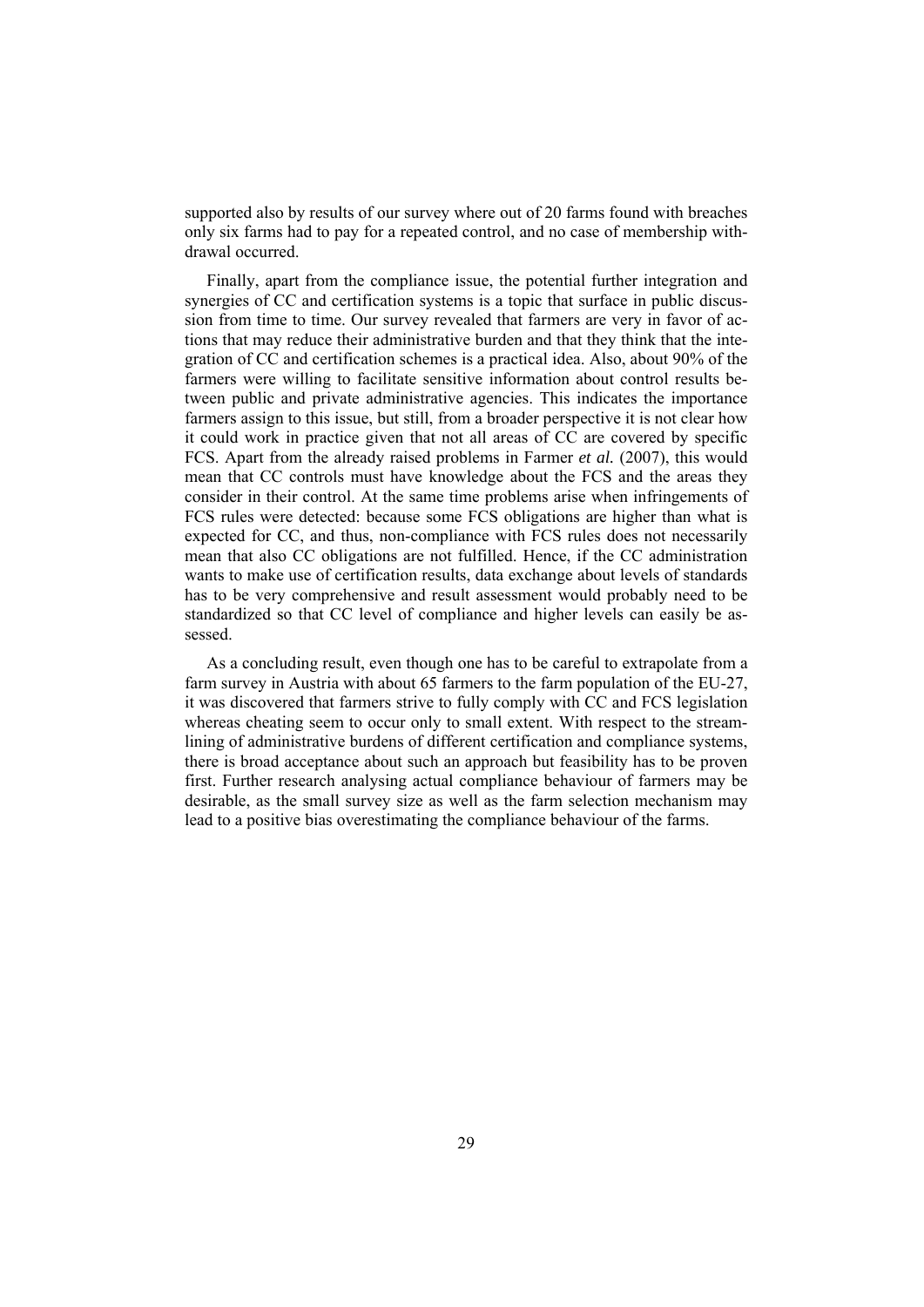#### **References**

- Agrarmarkt Austria (2010): *EU Agrarzahlungen.* http://www.transparenz datenbank.at/trans- /see.through?init, accessed 6 April 2010.
- Annen, D. N., C. Wieck and M. Kempen (2011): Evaluation of minimum animal welfare conditions in national standards and farm certification schemes for pig fattening. *Acta Agriculturae Scandinavica Section A: Animal Science* 61, 40- 54.
- Annen, D. N., C. Wieck and M. Kempen (2012): Animal welfare on the farm: Legislation, certification standards and assessment frameworks. *Technical Paper No. 11.01.* University of Bonn, Institute for Food and Resource Economics, Chair of Economic and Agricultural Policy, Bonn, Germany.
- Bartolini, F., V. Gallerani, M. Raggi and D. Viaggi, (2008): Linking cross compliance and agri-environmental schemes: A case study in Emilia Romana. *Paper prepared for the 109th EAAE Seminar "The CAP after the Fischler Reform: National Implementations, Impact Assessment and the Agenda for Future Reforms"*. 20-21 November 2008, Viterbo, Italy.
- Bock, B. B. and M. van Huik (2007): Pig farmers and animal welfare: A study of beliefs, attitudes and behaviour of pig producers across Europe. In: Kjaernes, U., Miele, M. and Roex, J. (eds): *Attitudes of consumers, retailers and producers to farm animal welfare*. Welfare Quality® Report No. 2. Cardiff University, Cardiff, pp. 73-124.
- Chambers, R. G (1988): *Applied Production Analysis*. Cambridge University Press, Cambridge, United Kingdom.
- Defrancesco, E., P. Gatto, F. Runge and S. Trestini (2008): Factors affecting farmers' participation in agri-environmental measures: A Northern Italian perspective. *Journal of Agricultural Economics* 59, 114-131.
- European Commission (2003): CAP Reform Summary. *Newsletter Special Edition*, July 2003, Directorate General for Agriculture, Brussels, Belgium.
- European Commission (2011): Cross-compliance. *Info sheets on the different aspects of the CAP reform – General provisions*. http://ec.europa.eu/agri culture /capreform/infosheets-/crocom\_en.pdf, accessed 15 November 2011.
- European Council (2003): Council Regulation (EC) No 1782/2003 of 29 September 2003 establishing common rules for direct support schemes under the common agricultural policy and establishing certain support schemes for farmers and amending Regulations (EEC) No 2019/93, (EC) No 1452/2001, (EC) No 1453/2001, (EC) No 1454/2001, (EC) 1868/94, (EC) No 1251/1999, (EC) No 1254/1999, (EC) No 1673/2000, (EEC) No 2358/71 and (EC) No 2529/2001. *Official Journal of the European Union* L 270, 1-69.
- European Council (2009): Council Regulation (EC) No 73/2009 of 19 January 2009 establishing common rules for direct support schemes for farmers under the common agricultural policy and establishing certain support schemes for farmers, amending Regulations (EC) No 1290/2005, (EC) No 247/2006, (EC) No 378/2007 and repealing Regulation (EC) No 1782/2003. *Official Journal of the European Union* L 30, 16-99.